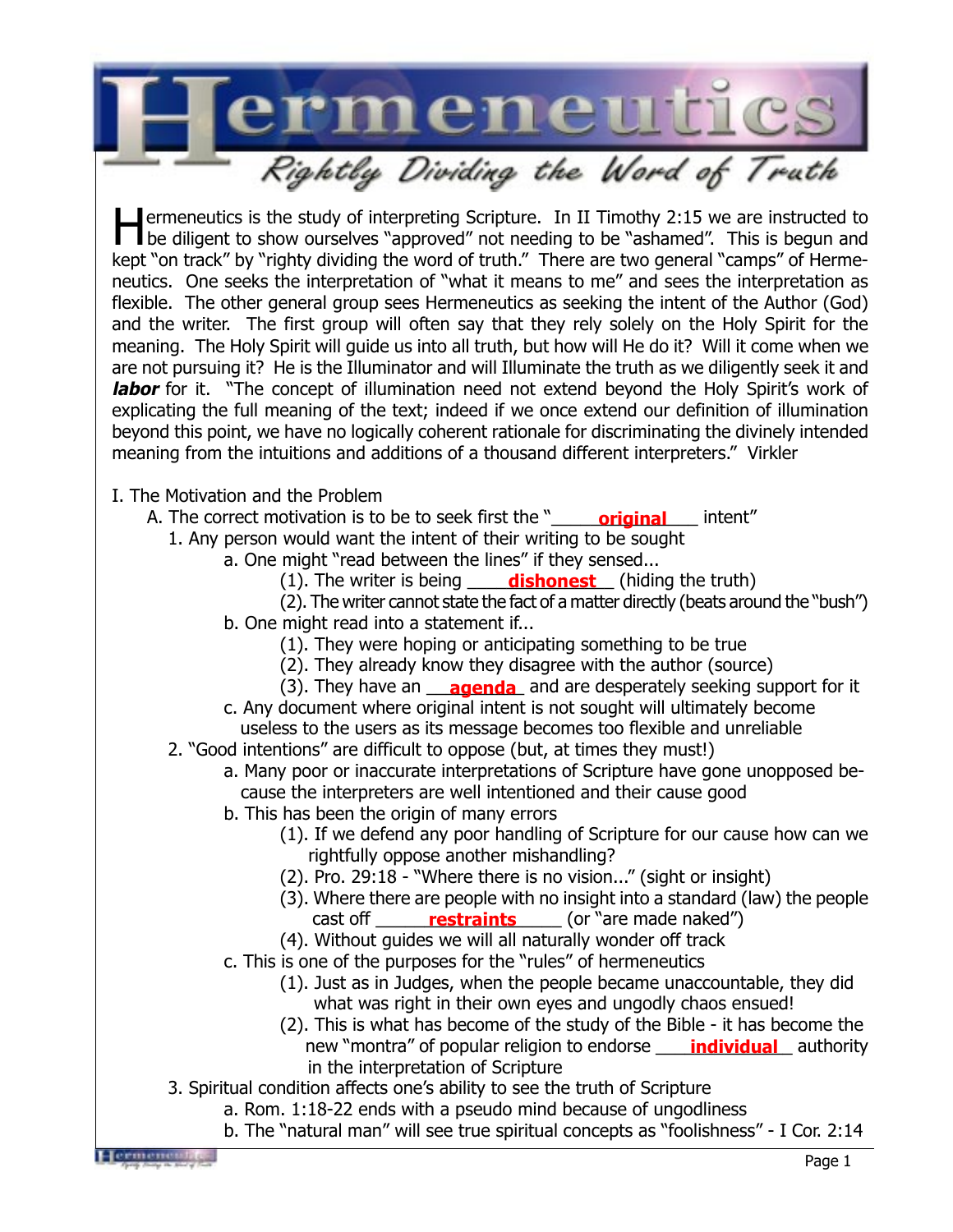B. Presuppositions - what I presuppose or have been taught about Scripture 1. Many have the benefit to have had good teachers who "bias" them right a. Timothy was a good example - II Tim. 1:5 b. Paul had originally been taught, zealously, but **wrongly** - Php. 3 2. Presuppositions are not just in erroneous information, but can be found in incorrect emphasis or de-emphasis 3. Again, damaging errors can stem from well-intentioned people who overlook the original meaning and run with a "good" concept but overstressing its importance 4. It will be key for us to identify our presuppositions when we approach a passage C. One's "**\_\_\_\_\_\_\_drive** \_\_\_\_" will affect their study of the Bible (what they are really after) 1. We must determine our initial intent when we seek out what the Lord really says 2. If taught, we must make sure **bias** is not the "illuminator" - the Spirit will be the One to "guide us into all **truth**" - John 16:13 D. How we are taught will affect how we learn - I Tim. 4:1-8 1. "Some will depart from the faith..." - revolt or be led from it 2. They are led off by "seducing spirits" - literally because they "pay attention" or set their focus upon "misleading" or "imposter" spirits • Spirits, as in I John 4:1, is the "spirit of their teaching" and can allude to the source (origin) of their information affect our caution in 3. They are led off or follow "demonic teaching" - not necessarily to human sacrifice, but as Satan demonstrated the distortion of the actual truth to meet a \_\_\_\_\_\_\_\_\_\_\_\_\_\_ end or to "spin" God's ideas **selfish** 4. These communicate lies by hypocrisy (they are not genuine) • They are described as having a "seared conscience" - insensitive; which can lead to actions and intentions which we may not imagine 5. They are characterized by emphasizing the **externals** by vs. 3 a. They discourage marriage - making celibacy holiness in itself b. They discourage "meats" (certain kinds of food) - ignoring God's intent 6. Timothy was to "put others in remembrance" of these things - beware of this motivational response to the handling of the truth a. A "good" servant of Christ will communicate this b. This ensures their being "nourished" by the faith and good teaching 7. As to speculations, distortions and fictitious handlings - leave them alone! a. "profane" has the idea of a threshold to something "heathenish" b. "old wives tales" refers to the picture of illiterate older women passing on fictitious stories to children (This can picture those given to the "obscure things of Scripture" missing the clearer things 8. The goal is to keep oneself "\_\_\_\_<mark>trained</mark>\_\_" for the pursuit of godliness - vs. 7 9. For physical training has some profit, but not in comparison to godliness E. As carnality becomes the "driving force" people will surround themselves with teacher "catering to their wishes" - telling them what they want to hear - II Tim. 4:1-4 1. They will literally not be able to "put up with" sound doctrine 2. They will turn their ears away and "lend them over to" fables 3. It is not perfection that will ensure accuracy, but an honest assessment of personal intention goes a long way to predicting where we will end up 4. "whereunto thou hast attained" - I Tim. 4:6 - the idea of "attained" is the directing of one's life; what we seek to stay near and follow - Paul described Timothy as having this quality of staying near healthy teaching and the truth 5. A harbored "wrong thought", even though short and small can have big effects The false prophets ARE gone out into the world - it is a certainty and should our pursuit of "teachers" "They seem so confident, they must be telling the truth" "Appetites" will affect our interpretation and application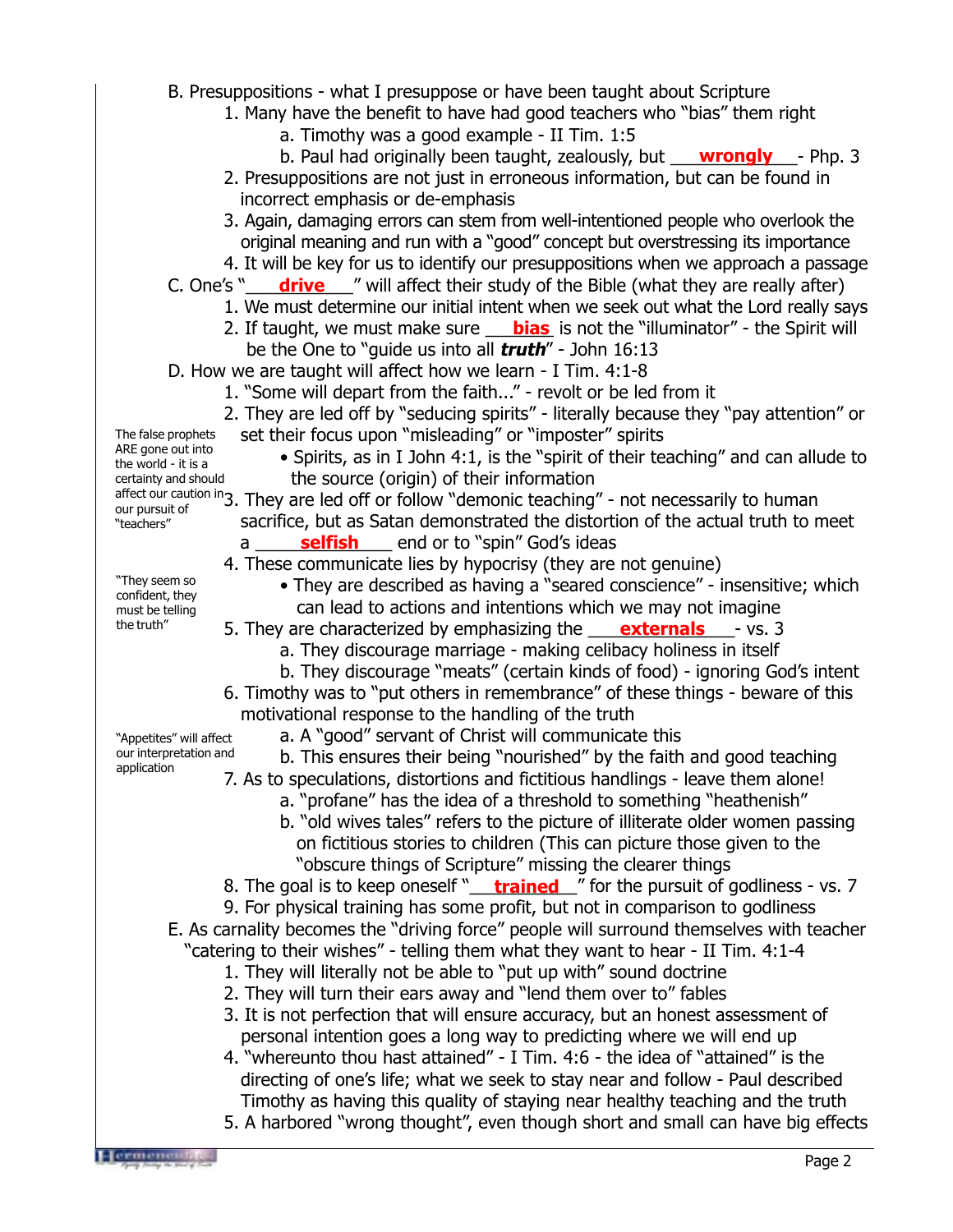F. The misunderstanding of "one interpretation and many applications" 1. Many will confidently state they believe in one interpretation a. Yet they will see "interpretation" as a state subjective state term b. So, in reality, there will be many interpretations but that does not mean they are right - there is to be one objective interpretation 2. Also, some will take application beyond the **scope** of the interpretation a. It (application) has become the "catch-all" for any use of the Scripture b. Timothy was told to "preach the word" - II Tim. 4:2 c. It was to be the Word, not opinion or moralistic, well-intended stories d. When told to "rightly divide the word of truth" the precise idea of this was to "guide the word of truth along a straight path" - Arndt & Gingrich 3. This is also further misused by titling a handling of a passage as a "principle" a. A principle, at its most basic idea, is a fundamental, foundational thought b. A principle of Scripture is to be a fundamental thought grounded securely in more than **one** passage of the Bible G. What are the sources of these underlying problems? Resolve - 1. Mental/physical laziness - study and prayer is hard work! a. In a society driven by instant gratification there is not the patience for it • Paul ascribed great value to laborious study in I Tim. 5:17 b. Ignorance has a way of stifling ambition - when what we see looks dry and boring, why would any be willing to "dig" into it more? c. It is human nature to value more what is worked for and to belittle or even come to **despise** what is easily obtained d. Jer. 23:36 - Israel mockingly called the words from God "burdens" so God informed them that their self-proclaimed prophecy would come true. Faith — 2. Many have come to believe that the Bible is not inerrant a. If we believe we are working with a flawed source we are apt to neglect it b. This is often an initial argument to the Bible as a whole • Though good hermeneutics demonstrates inerrancy Respect — 3. A lack a reverence for the source - it is truly "God's word" a. If we truly believe it is from God, our lives would be consumed with it b. A life given to its \_\_\_\_\_<mark>treasures</mark> \_\_\_\_\_ is not a wasted life 4. Faith has been more directed in people than in God Focus a. The philosophies and musings of bright and charismatic people have come to mean more than the absolute and profound words of God b. I Cor. 1:10-17 - not with wisdom of words - "made of none effect" Integrity — 5. The credibility of the Scriptures has been harmed by its proclaimers a. Many will prejudge the Bible by what they see in its "followers" b. The transformation of Rom. 12:2 will be its best testimony! H. What is needed (required) are guides to keep our "prone to wander" minds on track 1. Guides to keep us on track with "original intent" 2. Guides which steer us safely through **quite application** (proper use) 3. Guides to keep us conscious of the awesome responsibility of listening to and speaking for God (becoming truly professionals with absolute truth) 4. Guides which enable us to get past personal agendas and ideas of how we would **like** to see a passage interpreted 5. Guides to keep us on the same balance (level plane) as the whole of Scripture • Over emphasis and under emphasis can lead to misdirection  $\tilde{\mathcal{F}}$  6. Guides to draw out all the "nutrients" from any passage we read and study This is Hermeneutics!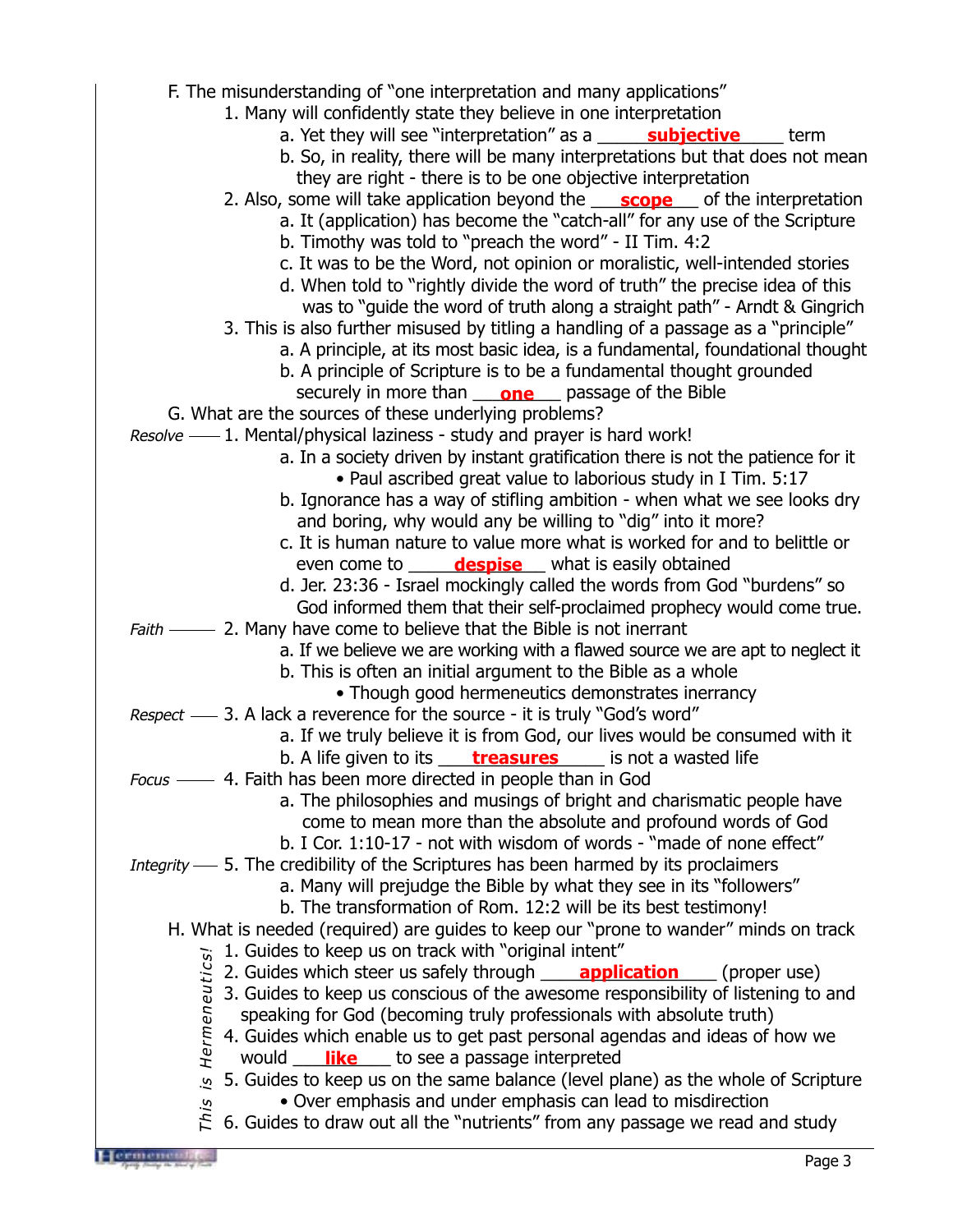- II. Keep It In Context understand what is being discussed
	- A. Good "\_\_\_\_\_\_**listening**\_\_\_\_\_\_\_" is a must to "get" the subject
		- 1. It is not good social manners to offer opinions on discussions you have joined part way through and do not know (really) what is being discussed
		- 2. We are often guilty of hearing key words and jumping to conclusions
		- 3. This is a bad "habit" when it comes to the Bible
			- a. We fail to consider the **\_\_\_\_\_<u>topic</u>\_\_\_** of the surrounding verses
			- b. We fail to consider historical, social, and spiritual context
		- 4. For instance, Psalm 2:8, "...I shall give thee the heathen for thine inheritance..."
			- a. This has been used in missions conferences to encourage evangelism
			- b. The following verse mentions they will then "break them in pieces"
			- c. This is not the heart idea of evangelism
		- 5. I Cor. 2:9 is another example of missing the context
			- a. Many take this to refer to the great wonders awaiting us later
- The truths previously hidden are revealed to us by His Spirit - to handle this differently is to miss the

 $\overline{\phantom{0}}$  $\boldsymbol{\varpi}$ 

- b. There is no doubt that we cannot fathom what awaits, but this is not the message, nor the context of this verse
- privileged position we are in  $-$  C. Verse 10 tells us that God has revealed these unseen, unheard and unknown things to us (as it referred to the truth of the Gospel)
	- B. Start basic (general/overview) and work in to the **\_\_\_\_\_\_\_\_\_\_\_\_\_\_\_\_\_\_\_\_\_\_\_\_\_** Pro. 18:13
		- 1. Let this verse be a guide do not seek to "answer a matter" till you hear it
			- a. If one does answer it hastily it is lit. "silliness" and "dishonor"
			- b. This can explain how many "misconceived" ideas can spring from a verse
		- 2. The old idea to start with "who, what, when, where, why and how" is a fine place to start
			- <sup>6</sup> a. This has often been written off as too simplistic
			- $\mathbf{e}$ b. It enables the reader/student to start with questions rather than
			- assumptions and presuppositions (to discover rather than "injecting")  $\boldsymbol{\mathcal{Q}}$
			- $\mathcal{L}$ c. So, who is being discussed, addressed, challenged and promised?
			- Gener al Examples Ø d. What, generally is being said (a general summation)  $\mathbb{E}\,x$ 
				- e. When was it said/written (how does the time and timing affect it?)
					- Not just when was it written, but when as a verse or passage
					- stated in conjunction with the surrounding verses and chapters?
			- $\epsilon$ r f. Where was it written, or where did it take place? **z**
			- $\overrightarrow{v}$  g. Can you determine and see why (at the most basic idea) it was written?
			- h. How was instruction or obedience to be done or how did someone act ပ or not act or how did **God** act? (or even, how did things happen?)
		- 3. Preparing to study Scripture is much like preparing to eat a meal. We sit down, put our utensils in proper order, and begin to either cut , fork, or spoon our food into palatable portions. To try to eat it all at once, in one swallow, will only cause a mess, choking, and even a temporary nausea towards any more food. With Scripture, it is crucial to divide our study into palatable bites which can be digested slowly, and to bring all of the flavors out to taste.
		- 4. Lessons learned in basic English class can be a good way to start
			- a. Start by identifying the **nouns** (subjects, topics, people)
			- b. Identify the verbs (the actions taking place or encouraged)
			- c. These may become basic habits as we become accustom to reading and then studying passages a different way
			- d. Follow the basic example to see how to get the general ideas being covered. These could lead to more in-depth studies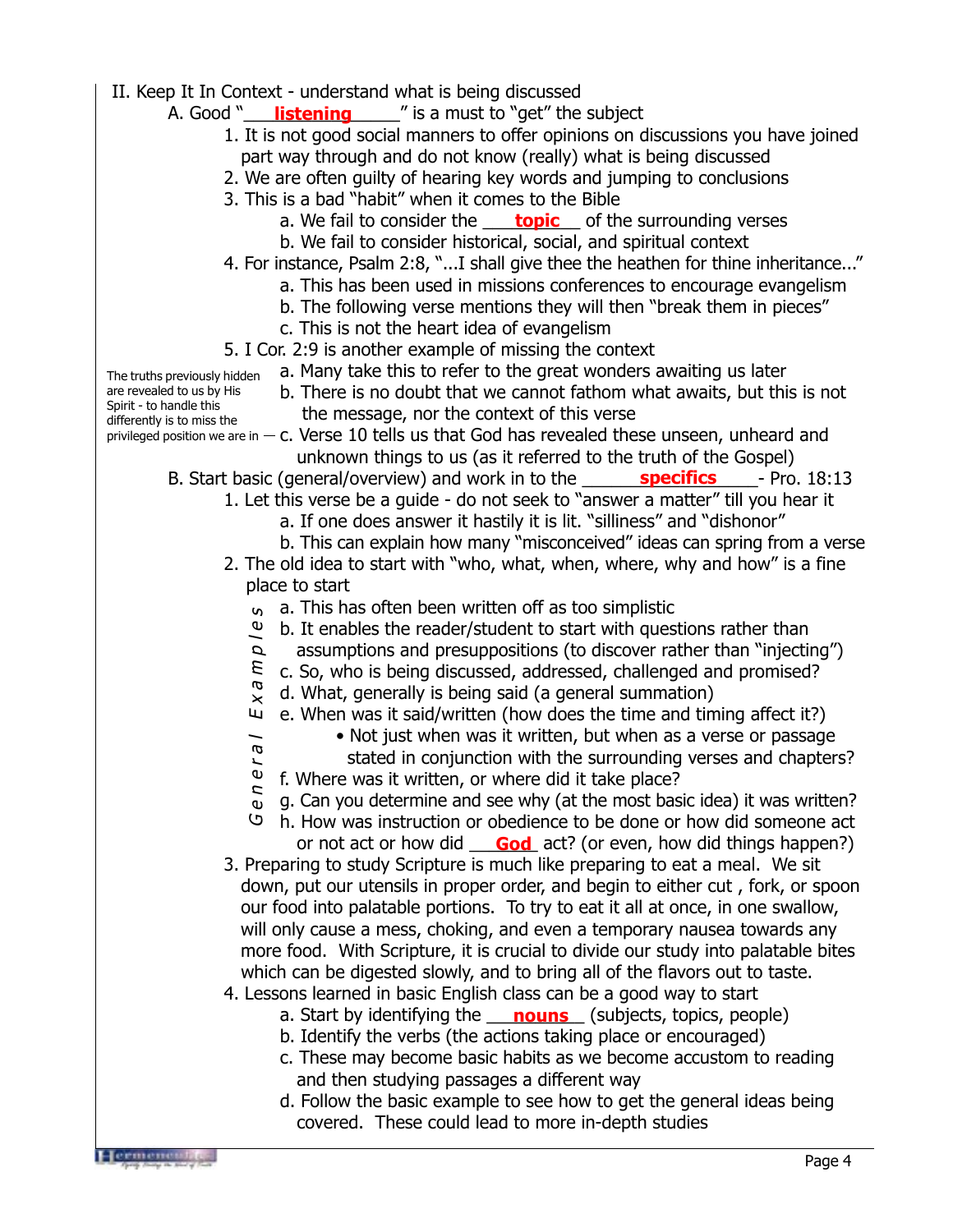- **1 Wherefore seeing we also are compassed about with so great a cloud of** witnesses, let us lay aside every weight, and the sin which doth so easily **beset us, and let us run with patience the race that is set before us,**
- **2 Looking unto Jesus the author and finisher of our faith; who for the joy that was set before him endured the cross, despising the shame, and is set down at the right hand of the throne of God.**
- **3 For consider him that endured such contradiction of sinners against** himself, lest ve be wearied and faint in your minds.
- **4 Ye have not yet resisted unto blood, striving against sin.**
- **5 And ye have forgotten the exhortation which speaketh unto you as unto children, My son, despise not thou the chastening of the Lord, nor faint when thou art rebuked of him:**
- **6 For whom the Lord loveth he chasteneth, and scourgeth every son whom he receiveth.**
- **7 If ye endure chastening, God dealeth with you as with sons; for what son is he whom the father chasteneth not?**
- **8 But if ye be without chastisement, whereof all are partakers, then are ye bastards, and not sons.**
- **9 Furthermore we have had fathers of our flesh which corrected us, and we gave them reverence: shall we not much rather be in subjection unto the Father of spirits, and live?**
- **10 For they verily for a few days chastened us after their own pleasure; but he for our profit, that we might be partakers of his holiness.**
- **11 Now no chastening for the present seemeth to be joyous, but grievous: nevertheless afterward it yieldeth the peaceable fruit of righteousness unto them which are exercised thereby.**
- **12 Wherefore lift up the hands which hang down, and the feeble knees;**
- **13 And make straight paths for your feet, lest that which is lame be turned** out of the way; but let it rather be healed.
- **14 Follow peace with all men, and holiness, without which no man shall see the Lord:**
- **15 Looking diligently lest any man fail of the grace of God; lest any root of bitterness springing up trouble you, and thereby many be defiled**
- 1. Who / what are being discussed in this passage?
	- a. We (and the understood "you")
	- b. Cloud of witnesses
	- c. Weight and sin which easily besets
	- d. The race set before us
	- e. Jesus, the author and finisher of our faith
	- f. Joy, cross, shame, right hand of God
	- g. Him Who endured such contradiction
	- h. We and our minds
	- i. We, blood and sin
	- j. We and the exhortation as to children
	- k. Son and the chastening of the Lord
	- l. We and chastening, God with sons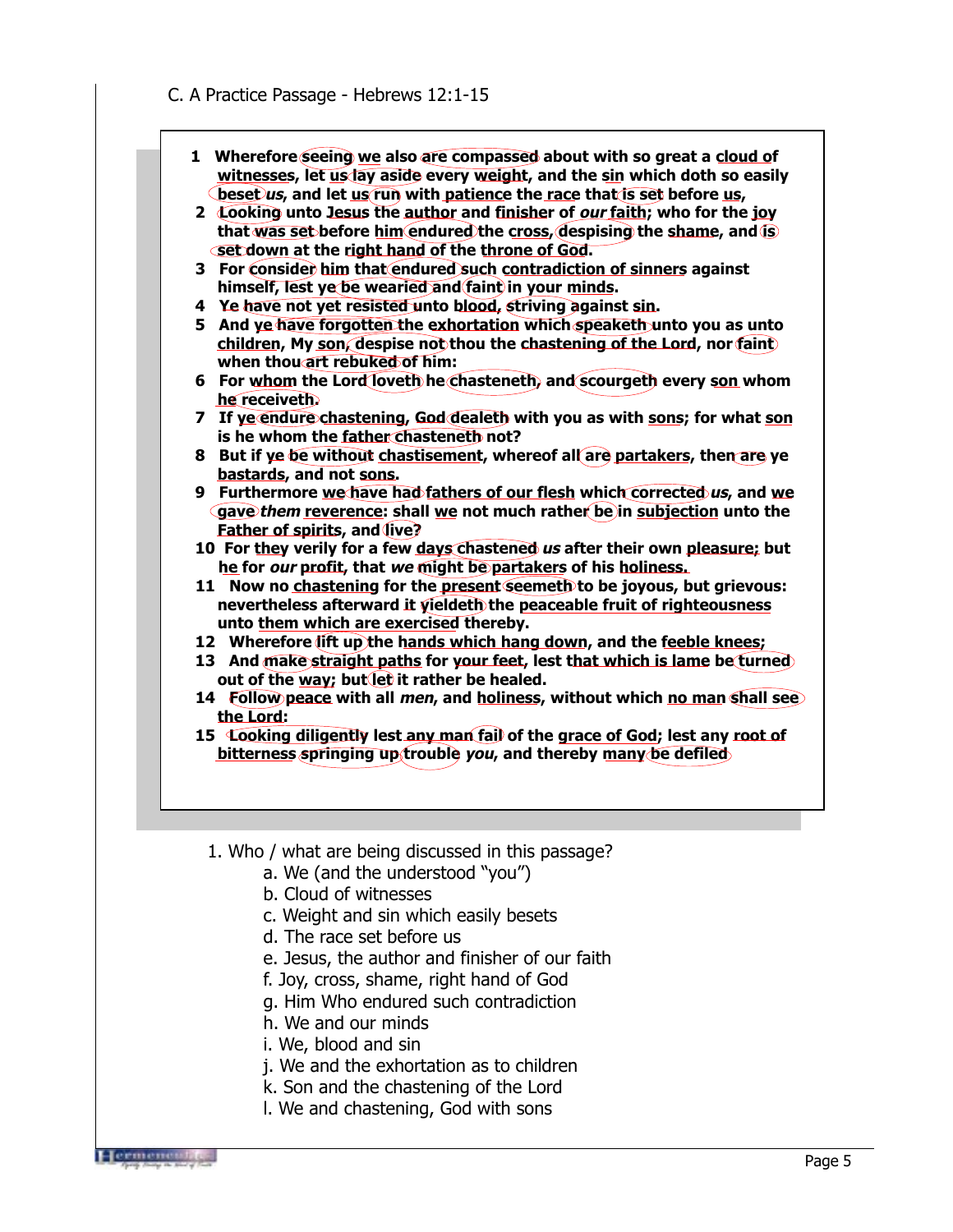m. We without chastisement, bastards and sons n. Fathers, reverence, and subjection o. Fathers pleasure, our profit, partakers of holiness p. Present chastening, peaceable fruit of righteousness q. Hands, feeble knees, straight paths for feet r. Peace, holiness, men and the Lord s. Man, grace of God, root of bitterness 2. What actions are taken or to be taken in this passage? a. We being compassed about so lay aside every weight and sin b. Looking to Jesus, endured cross, despised shame, set down at God's right hand. c. Consider him lest we be wearied and faint d. We haven't resisted or striven to this degree e. We have forgotten what speaks to us f. Don't despise or faint at chastening g. The Lord loveth, chasteneth, scourgeth, and receiveth h. Endure chastening i. Fathers chasten sons j. Fathers corrected, we gave reverence k. Be in subjections l. We are chastened for our profit m. Chastening does not seem to be joyous n. Chastening yieldeth fruit to those exercised by it o. Lift hands, make straight paths for feet lest lame turned out of the way p. Lame needs to be healed q. Follow peace, holiness, without no one sees the Lord r. Look diligently, lest root spring up, lest men fail God's grace, lest many be defiled D. Think "normal" to begin - II Tim. 1:5-7 1. "It is the greatest vanity when divine things are not truthfully discussed"(Bengel) 2. Consider first how we read and interpret letters written by those we know a. We are familiar with who wrote us (the writer and style) b. We are familiar with their background and surroundings (culture) c. We seek first the **\_\_\_\_\_ subject** \_\_\_ (topic(s)) being discussed) • We would not want to jump to the middle first without knowing what the intent of the letter is d. We would re-read parts we were unsure of the intent 3. When there are misunderstandings in corrspondence or communications in general we will often be told that we did not "get their drift" 4. Much of the misinterpretations of Scripture stem from missing the general point of the passage and focusing first on **\_\_\_\_\_\_\_\_\_\_\_\_\_\_\_\_\_\_\_**\_\_\_\_\_\_\_data 5. Take, for instance, Mt. 7:1, "Judge not lest ye be judged" a. Most of today's society knows and quotes this verse taking it to mean that one cannot draw a negative conclusion about another (ever) b. A basic look at the context (not the lexicon) will give us the answer c. The Lord, a few verses later, instructs not to take holy things and give them over to "dogs" and "swine"; surely this involves a form of judg ment. And He instructs later to "judge righteous judgment" d. So <u>context</u> alone tells us this cannot be the meaning Get the "gist" of the passage first

Hermen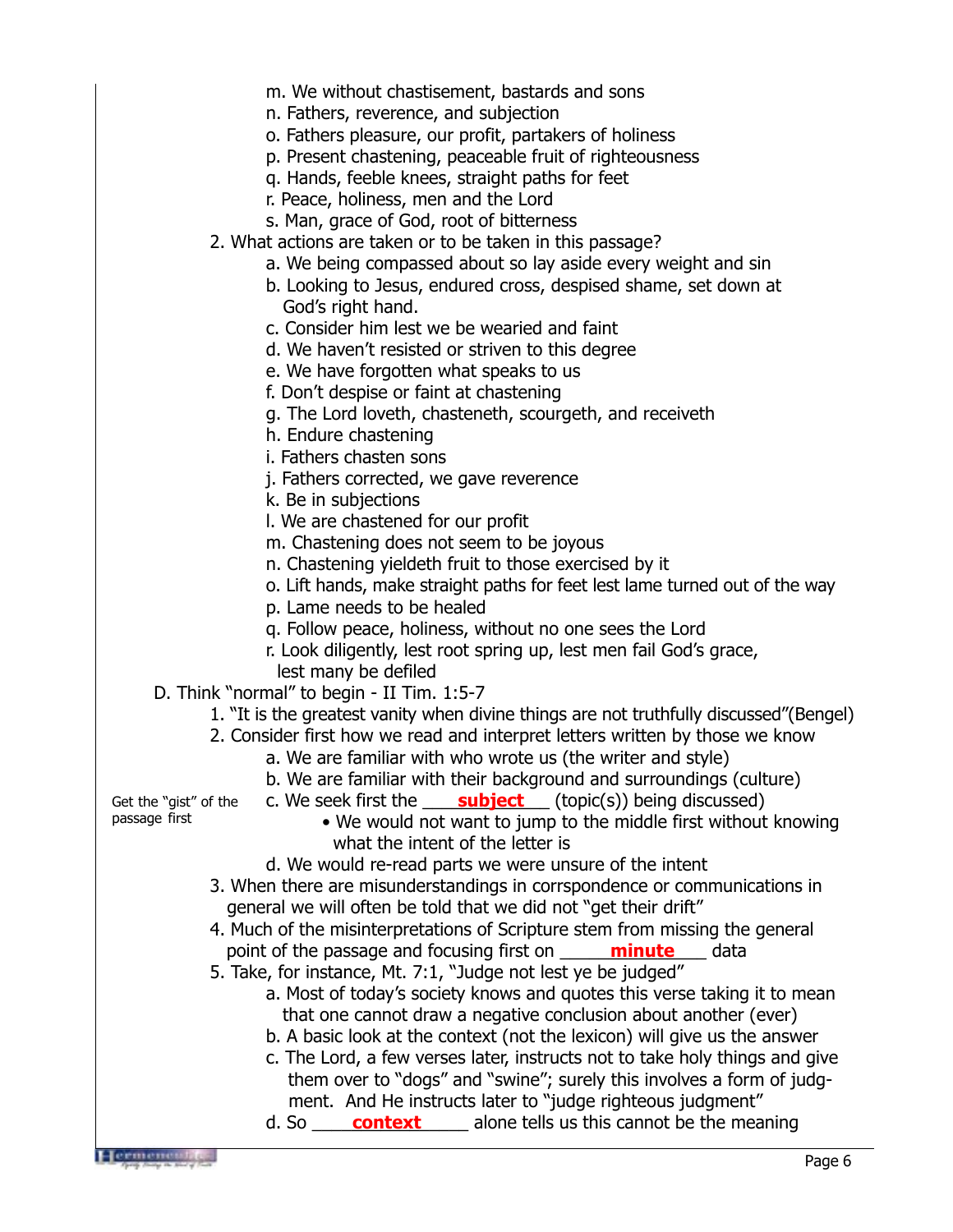- E. Cautiously principlize passages in context 1. When seeking applicable points in a passage, strive to ensure the passage teaches it as such and not a "stretch of the imagination" • The principle of the life of Samson was not in the growing of long hair but of obedience to God and the consequences of disobeying 2. Is it a "\_\_\_\_\_\_\_\_\_\_\_\_\_\_\_\_\_\_" point to draw from what is being stated - better to err on the side of caution than to support an ultimately unbiblical stance 3. Strive to distinguish between **\_\_\_\_\_incidentals** \_\_\_(details) and the intended point(s) of a passage 4. Beware coming to a passage and "topicalizing" it inappropriately - we are sure to miss a point when we simply seek prooftexts for our present topic III. We Are Not To Be Cowards, Cheaters And Deceivers With The Word And Ministry - II Cor. 4:1-2 A. First, the context of this passage 1. In chapter 3 the clarity of the Gospel as emphasized in contrast to the Law 2. Paul, having received this "glorious ministry" will not faint a. To faint is to be weak, to turn and run - either from fear of the truth or fear of those who will <u>\_\_\_\_**hear**</u>\_\_\_ us b. Many "religions," churches and families run their own self-serving religions • They "package" the Truth in their won customized parcels and market them to all they desire to impress (including themselves) c. It is to be accepted that the Truth is rarely popular and easy to share B. Things to "renounce" - to speak off or against / to disown (or forbid) 1. "...the hidden things of dishonesty..." - or of "things of **\_\_\_\_\_\_\_\_\_\_\_\_\_\_\_\_\_**" a. Where what is literally what is preached is not practiced b. These where shameful, hidden things - evil intentions with the "truth" c. They are hypocritical; having a personal agenda using the banner of God's Truth and His agenda 2. "...not walking in craftiness..." - using a giftedness for trickery a. At its basic sense, it is not being "up front" b. It is withholding "evidence" and spinning it differently and cleverly c. It also has the idea of true giftedness, only used deceitfully - they have a charisma, talents, connections, and a domineering personality, all of which are used to deceive hearers, and not to fully enlighten them d. So, if the Gospel is hid, it will not be because of our cunning presentation • This is what he clarified starting in verse 3 e. Sadly, this is even evidenced in the "pressure" to come up with new teachings (to **need** to use a clever perspective or approach to communicate the message) 3. "...nor handling the Word of God deceitfully..." - disguising the Truth a. It is the "adulterating" the Word - adding something, unrightly to it b. "No, we have renounced the secrecy prompted by shame, refusing to adopt crafty ways, or **to tamper with God's Message**, and commending ourselves to every man's conscience, in the sight of God, by our **exhibition of the Truth**." TCNT c. Most who adulterate or are tempted to adulterate the truth do it for the sake of their audience; even some with **quiling good** and intentions Literally, not to lose courage Paul denounced a "hidden" presentation of the Truth - he told it like it was! Many will commend themselves on their ability to avoid or even spin hard passages so as not to offend - this is"fainting" We are to hold close to it (the Scripture) fearing personal agenda and bias corrupting its message, thereby weakening or even hiding it
	- 4. We are to "commend ourselves to every man's conscience"
		- a. Not needing "letters of recommendation as in II Cor. 3:1
		- b. The evidence is in the integrity of our lives, purposes, and results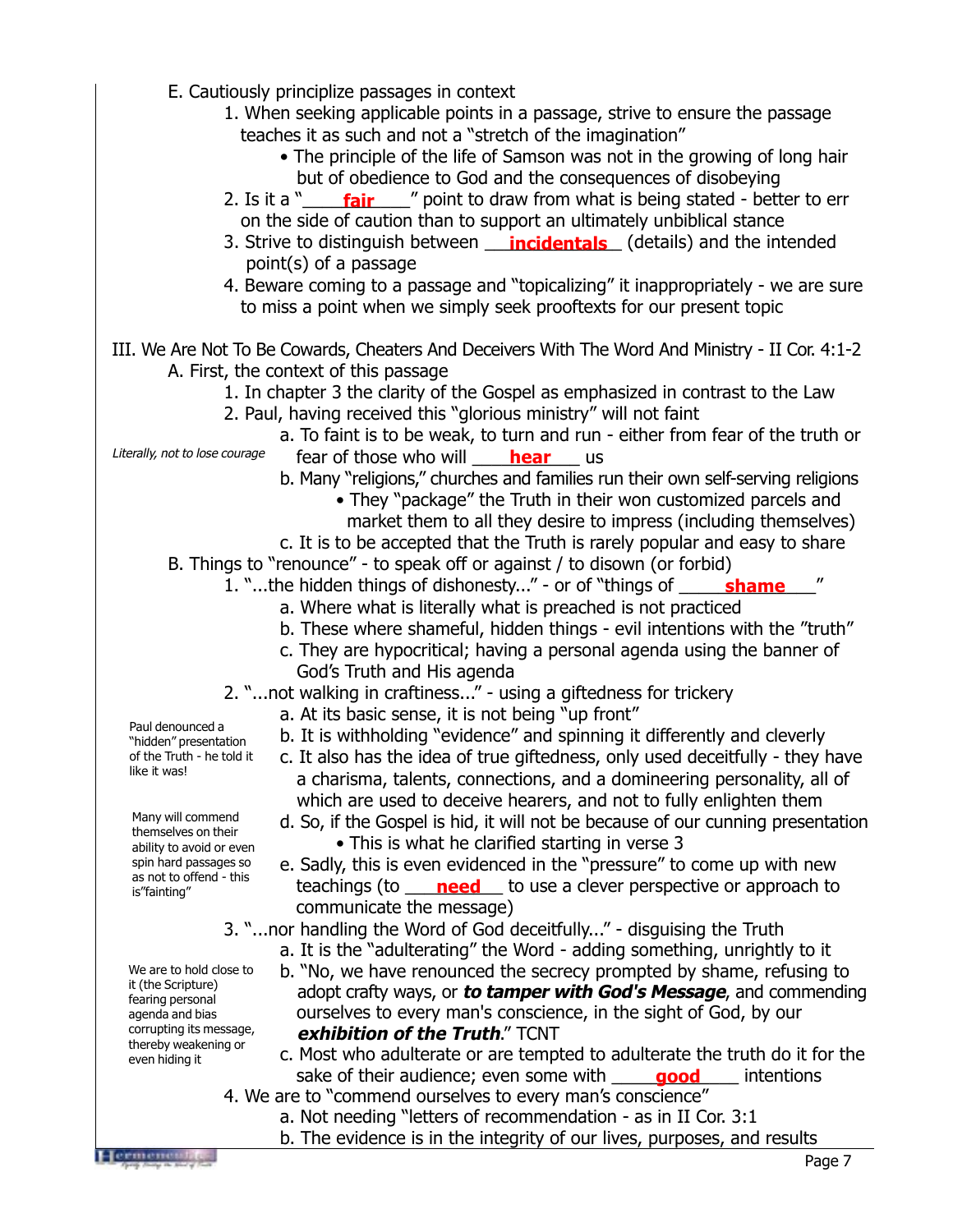- 5. Ah, but many will say, "what if they do not understand" there will always be public "pushes" to encourage crafty uses of the Scripture under the "highly spiritualized" guise of **enlightened** motives
- 6. This was not Paul's drive if the Gospel is hid it is hidden to those lost clever and compromising approaches only weaken the truth and do not make the lost any more saved!
	- $\sim$  a. Clever approaches often lead to huge distortions Mt. 23:15 (example)
	- $\Box$  d. Clever approaches siten is a response of the who started with sincerity b. Observe the whole passage these are they who started with sincerity
- C. Take the context and message of Nehemiah 8 the truth taught
	- 1. Many cannot see past the incidentals to the true subject matter
		- a. One seeking out "service style" may latch onto the incidentals of a pulpit and Ezra being above the people
		- b. This was not the purpose of the passage, and the rest of Scripture proves this by not emphasizing this \_\_\_\_\_\_\_\_\_\_\_\_\_\_ **method**
	- 2. The point of the passage is the presentation of the truth to those unexposed to it
		- a. All those who could understand (mentally distinguish) gathered
		- b. Here they had the Law "read distinctly" clearly, precisely many, if not most, spoke Aramaic and did not understand the Hebrew
			- Nonetheless, it was given precisely with 13 assistants
		- c. Here, they gave "the sense" of it the explanation (meaning)
		- d. They also caused the people to "understand the reading" what it meant to them (after knowing what it meant originally!)
		- e. The people were grieved at the meaning they had to be "consoled" and "distracted" so as not to just grieve but to rejoice in the fact that they had heard and understood the truth plainly and clearly - vs. 12

D. It has been stated that, "A verse out of context is \_\_\_\_\_**pretext** \_\_\_\_" (a disguise)

- 1. Many will need a "disguise" to make a passage say what it was not meant to
- 2. Many will need to literally disguise the surrounding context so as not to deflate the point that is being "blown" out of proportion
- 3. This can be done in the attempt to maintain one's "topical religion"
	- a. One seizes on a topic and sees all of Scripture in light of it
	- b. Again, overemphasis can be as dangerous and underemphasis
- 4. These can be avoided (at a starting point) by seeking context
	- a. This will involve an **openness** (teachability)
	- b. Acts 7:51 Stephen pointed out a key area of the spiritual leaders problems - they resisted the Holy Spirit - He guides into TRUTH, not to the pursuits of our comforts, ideas (and ideals) and our rightness in matters
- IV. Never Base a Belief System on One Passage of Scripture
	- A. Many erring or **\_\_\_\_\_distracted** \_\_\_\_ beliefs stem from this practice
		- 1. Take for instance I Cor. 15:29 baptisms for the dead
			- a. Should we begin a new practice of baptisms for the dead
			- b. It appears to state it as having happened Paul does not directly disagree
			- c. There are no other passage (or contexts) which support such an idea so , even with disagreements concerning the meaning, we should not start the practice

Beware fighting conscience though; we must not push our conscience on another

The truth is not dull and drab when given to the truly hungry... boredom can be caused with a mental and spiritual diet of artificial sweeteners

and fillers

2. I Cor. 11 - Women with their heads covered and men with theirs not

a. The picture of a woman under a man's authority is a consistent theme in the Scriptures, but this methodology (as stressed) is not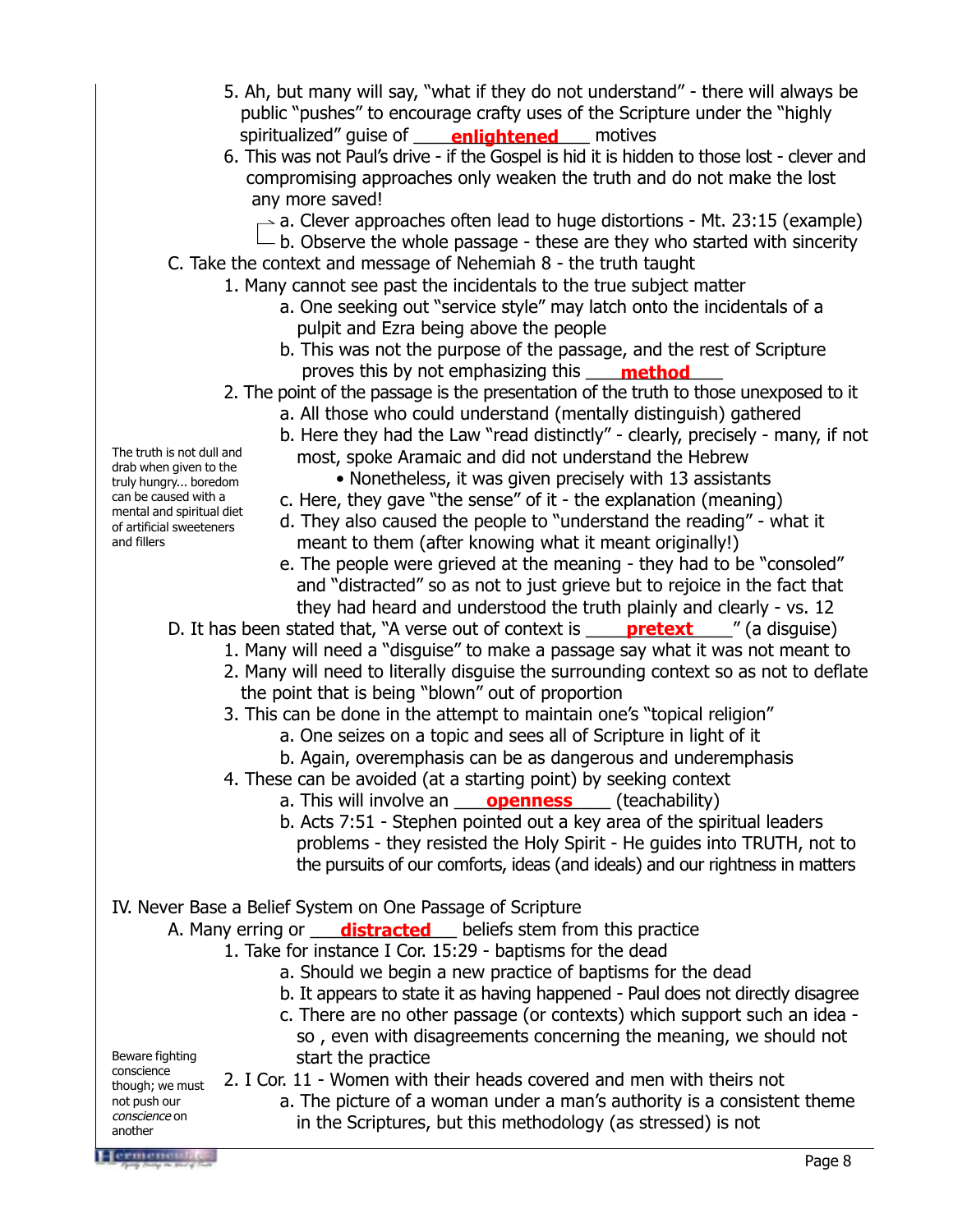Nowhere else does the Scripture push this method but the message

b. One of the key intents of the passage was to emphasize the need for women to show **\_\_\_\_\_\_\_\_\_\_\_\_\_\_\_\_\_\_\_\_\_\_\_\_\_\_\_\_** (under authority) c. Paul's answer to those disagreeing is not other Scripture or revelation

Verse 16 -

- from God, but he references the practices of the other churches at the time d. So the message is submission and deference using the cultural example
	- e. Should those practicing be declared wrong? No! such a form was practiced in the churches at the time, but a consistent case for others to do so is not substantiated by other Scriptural **commands**
- 3. I Cor. 14:2 Speaking in tongues to God (as if in worship)
	- a. It mentions that one speaking in a "tongue" is speaking to God
	- b. Many use this to legitimize one speaking in tongues privately or in a group without an interpreter
	- c. The emphasis, though, is the futility of such a practice in the church
	- d. No other verse portrays tongues as such in such a way
- 4. I Sam. 28:3-25 the "medium at Endor"
	- a. This could seemingly be used to legitimize "mediums" and seances
	- b. The passage does not endorse the practice and there are other pas sages which condemn it - Lev. 9:31; Deut. 18:11; II Ki. 23:24
- B. It is responsible learning to compare Scripture with Scripture
	- 1. If the concept is refuted then the initial handling (understanding) of it must be wrong (personal rightness/pride must not support error!)
	- 2. If more support cannot be found it should not be deemed priority emphasize
- what it emphasizes! which involves \_\_\_\_\_**context** \_\_\_\_ and cross-referencing C. One verse "doctrines" or misinterpretations are often the cause of unsubstantiated and indefensible traditions (which become a "doctrine" in themselves)
	- 1. Traditions same must not be allowed to supersede or become equal with the authority of the Word of God
	- 2. This was a practice condemned in Scripture
		- a. Mark 7:9-13 the practice of "Corban" over Scripture
			- (1). Here they used this practice of declaring their resources as dedicated to God as a way out of supporting their parents
			- (2). The Lord put it plainly, "...making the word of God of none effect through your tradition."
		- b. Mark 7:6-9 Taking the "commandments of men" higher
			- (1). Lip-service is often given without heart involvement
			- (2). Here the "guidelines" of men are taught as "\_\_\_\_**doctrine**\_\_\_"
			- (3). This is dictated by the popularity of the thought at the time
			- (4). They forsake and neglect God's commands for man's
			- (5). God's words are "nullified" by such traditions handed down
- D. One verse doctrines are often inspired by personal experience
	- 1. Much damage has arisen by the entrance of existentialism into the church
		- a. Existentialism is the prioritizing of subjectivity vs. objectivity
		- b. Truth is deemed dependent on the recipient if he/she believes it it must not be condemned or even **contained and the condemned**
		- c. Many will argue from personal experience and since they have experi enced it who are we to argue against it!?
		- d. This leads to feelings as being the determining factor of truth and error
			- (1). "A God of love would not do or allow such a thing" they say
			- (2). This leads to people discerning by how they **feel** about it

Family, demnominational and church traditions must all be kept in-check by the real authority of God's Word. If they cannot be supported clearly they should not become as "law"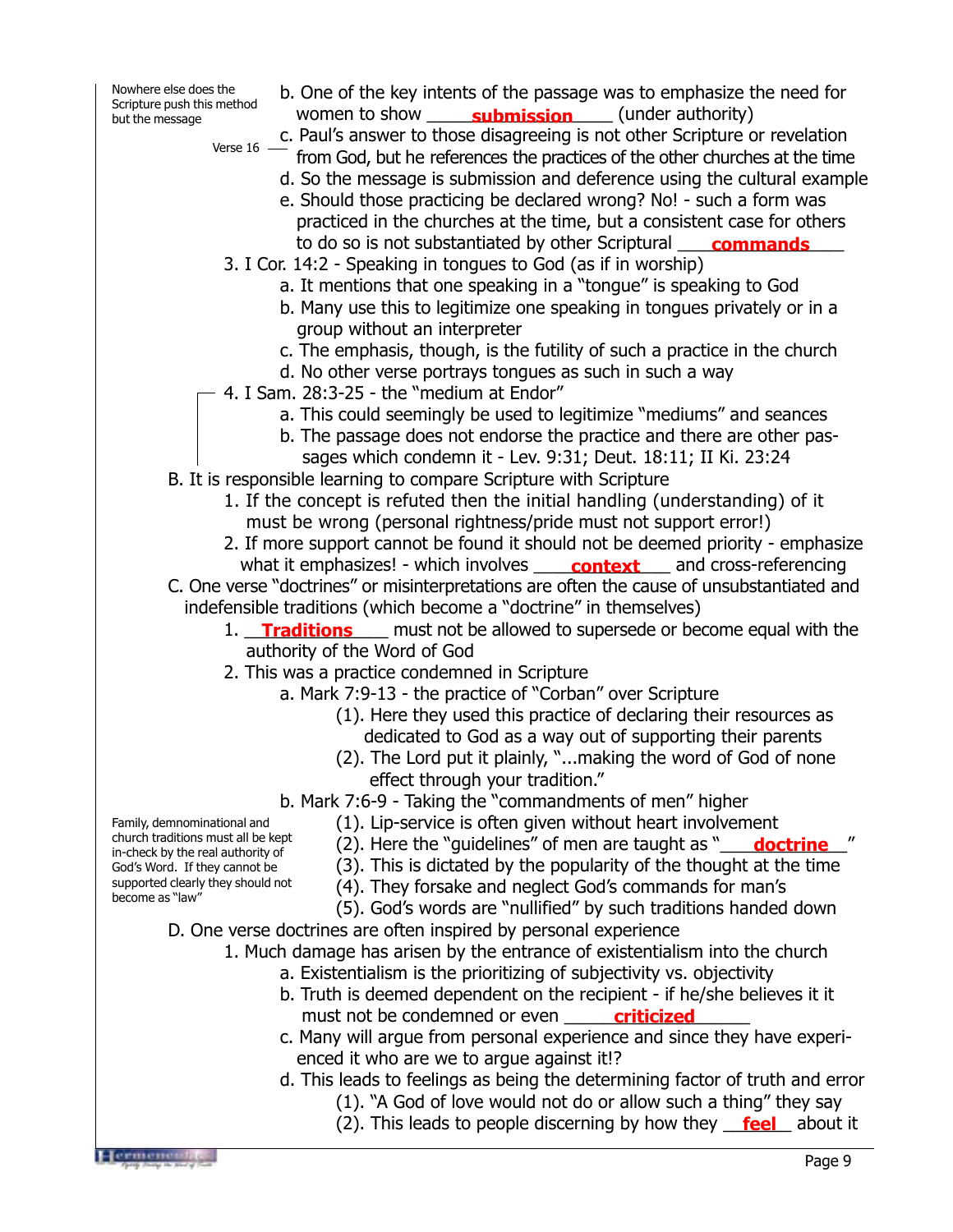- 2. Experience does not define truth, experience should simply **prove** truth a. Much of deception finds its strength in perceived experience
	- b. Something may truly occur, but it does not mean the person experienc-
	- ing it knows what has or is really causing it
- $H$ eb. 11:1  $-$  c. This is also why true faith is not dependent on observable evidence
	- d. Most of the plagues in Egypt were duplicated does this disprove the working of God, or prove the rightness of Pharaoh?
	- 3. One element to aid in the distinguishing of "true truth" is **time**
		- a. Acts 5:34-39 Gamaliel advised the council to leave the apostles alone as time would reveal the true working of God
		- b. If God was not in it, it would fail, but if He was, they would be powerless to stop it and to try would be to fight against God
		- c. This presents one of the dangers of faddish doctrines they are motivated by popularity and find their living in it as well
		- d. Hannaniah was appeared to be motivated by **popularity** Jer. 28
			- (1). Jeremiah was preaching coming bondage with a yoke of wood
			- (2). Hannaniah broke it and said God would not bring them into
				- such bondage, and the people believed the lie vs. 15-16
			- (3). His teaching would participate in bringing a yoke of iron vs. 13
	- e. So, beware the "itching ears syndrome" of II Tim. 4 hermeneutics swayed by the "finger in the wind" (the ever changing waves of popularity) 4. It should be generally concluded, that if a topic is dealt with only once (maybe
	- twice) in the Scriptures, it must be for support of clearer truths authorized throughout \_\_\_\_\_\_\_\_\_\_\_\_\_ passages **many**

V. Can't See The Trees For The Forest - The Importance of Words

A. History proves out that misinterpretations have devastating and lasting effects

- 1. Treaties, contracts and legal disputes have pivoted on words (even small ones)
- 2. The listening or reading party must clarify the meanings and usage of the words
	- a. This is a "given" in serious matters but often neglected when as situation is considered casual
	- b. It has even come down to what is intended by the meaning of "is" is
- 3. Several things must be taken into account when concluding on a meaning
	- a. The dictionary (lexical) definition meanings and variations
	- b. **\_\_\_\_\_\_\_\_\_\_\_\_\_\_\_\_** of the words can make a significance
	- c. Historical usage does its culture (when written) make a difference? • This is often used in defining a word - "use it in a sentence"
	- d. Contextual usage will also have an effect the lexical meaning can seem almost contradictory as it encompasses uses of a word
		- (1). Pr. 22:9 He that is literally "good of eye" is blessed because he gives to the poor (not that he has good vision, but the Hebrew picture pictures his eyes looking for opportunities of generosity (clearly, it does not speak well of the well-sighted)
		- (2). In the Hebrew, on of the words for anger is pictured a "making a nose at or to nostril" - not to literally mean one whose nostrils move is bad - Pr. 14:17; 29:22
	- e. When curious or in doubt, check the translation in a lexicon, Bible dictionary and in variant translations

Many erring agendas are based in some type of greed and are short-lived seeing as they live for self-gratification

When finding words with variant meanings do not seek out the one you want the most but the one that best suits the context of the passage, intent of the writer and the uses of

the day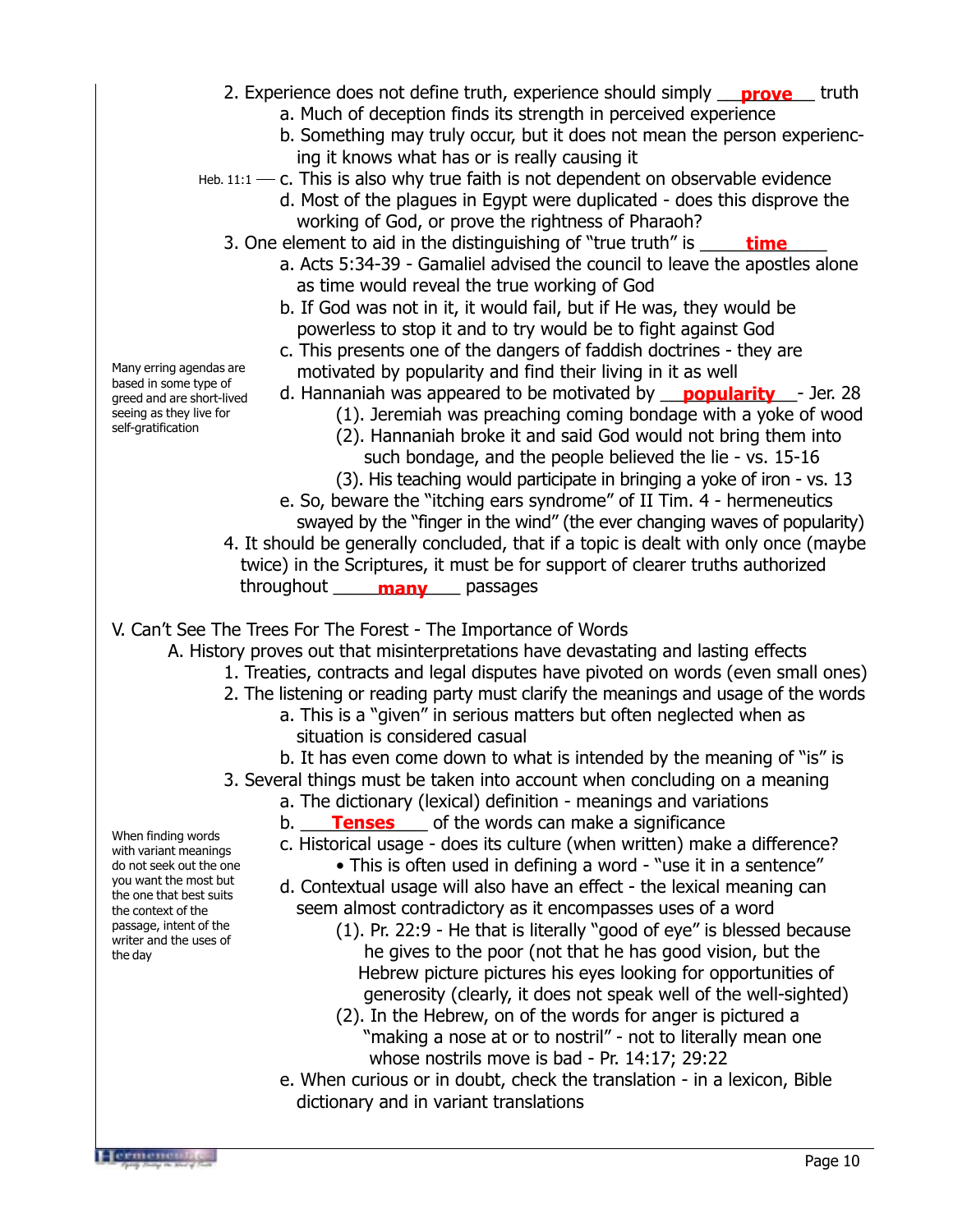- B. Many times, we focus so strongly on the concept or topic of our study (the forest) we miss the real make-up of the passage (the trees - a.k.a. the words)
	- 1. Words are often ignored, stretched or wrongly interpreted to keep the desired point (personal **\_\_\_\_<u>agandas</u>**) in the passage
	- 2. If God holds us accountable for every idle word we utter, can we not safely assume He will not "utter" idle (useless) words in His Word?
	- 3. It is reasonable to find ourselves asking, "Why did he use that word?"
- C. The "flavor" and complete understanding of the passage will be found in the words
	- 1. We may understand the basic meanings and concepts being discussed, but will miss the **precise** ideas communicated in the specific words chosen
	- 2. The meaning, usage, tense and placement can all have bearing all of these must be taken into consideration especially when dealing with a controversial passage
	- 3. Many, throughout history have been much to swift to yield a belief or doctrinal stance based on a wrongly understood term or phrase
- Many fear such linguistic approaches to the Bible will lead to a form of gnosticism or intellectualism. History demonstrates the availability of the truth, yet when it appears to be scarce were times when lazy, untaught, or distracted by living for this life
- a. John 1:1 has been used by cults to attack the deity of Christ pointing out the absence of the Greek article "the" before God, saying that it really should read , "...and the word was a god..."
	- b. When taken as literally from the Greek as possible it would read, "In beginning was the Word, and the Word was with the God, and God was the Word" - they emphasize the lack of the Greek article before "God was the word" - but the phrasing in Greek and in English would not require such! Not to mention the rest of the NT to prove otherwise)
- people were either 4. "Digging" into a passage is more apt to produce treasure than <u>excess</u> a. If a person studies the word for servant used in a passage such as Romans 6, they end up at a better idea of depravity
	- b. A common definition of "servant" in English has the idea of a voluntary servant, paid, and is able to terminate employment of his own volition
	- c. The underlying Greek work δουλος was a person born into slavery with no option of changing his condition of himself without the direct intervention of a higher authority of his current master
	- d. Thus, the doctrine of total depravity is supported throughout the New Testament by this term used this way
	- 5. Beware temptation to instill a meaning in a word that is not there
		- a. A recent example of this is found the word rehma ( $\rho$ ημα)
			- (1). This term has come to mean "what it (a passage) says to you"
			- (2). The difference between rhema and logos utterance/written
		- b. They key to this is its emphasis on the origin of the "words" logos is most often used in referring to the written Scriptures while rhema is
		- used to stress the **\_\_\_\_\_\_\_\_\_\_\_\_\_\_\_\_\_\_\_\_\_\_\_\_** as coming from the mouth of God (1). Eph.  $6:17 -$ "...the sword of the Spirit which is the word
			- (rhema) of God (its power is its source God's utterances)
			- (2). Luke 1:37 with God nothing (not a word (rhema)) shall be impossible (no utterance as coming from can be impossible)
		- c. Today, this term is often in reference to personal studies as gleaning your own "rhemas" from it - what spoke to you
			- This concept has come to do harm to the handling of Scripture in making personal freedom to study the Scripture on equal plane with authority in handling it accurately (if not this, maybe even above it!)
		- d. With words with multiple meanings, **context** will be essential!

Many realize the trend society has for coining phrases and redefining old terms. Sadly, this occurs with words in the flippant approaches to the Scripture - take for instance the term "sanctuary" as referring to the church auditorium - is this appropriate?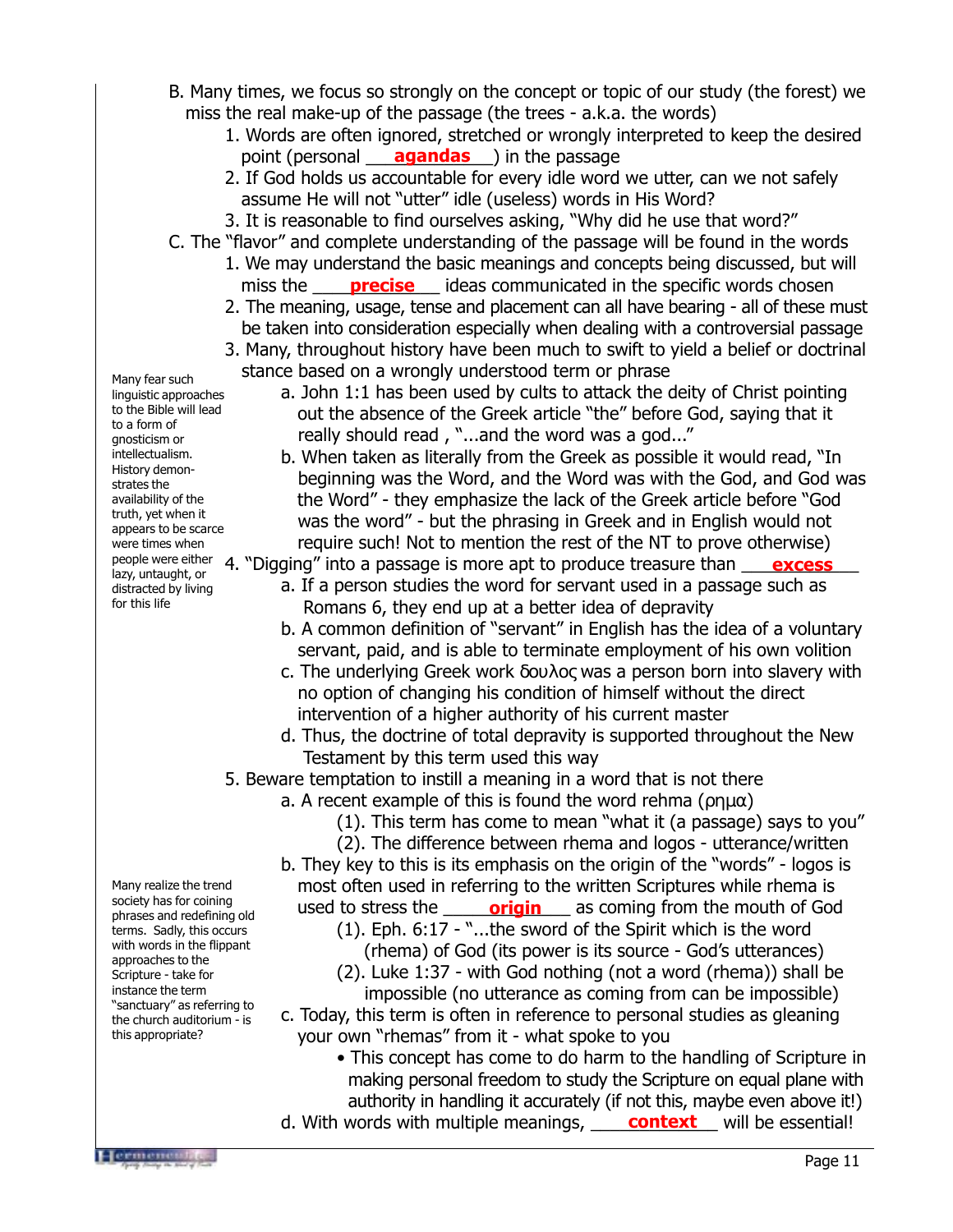- VI. Consider Soberly the Last Word of Paul to Timothy II Tim. 4 (goes to motive)
	- A. A charge before God and Jesus Christ, the Judge of all
		- 1. He will do the judging (discerning between true and false / right and wrong)
		- 2. The accountability is far above mankind
			- a. He is the judge of the living (alive now and those alive at His return)
			- b. He is judge of the dead (they give account of their lives)
			- c. We answer to the Lord of all, King of Kings
				- Beware of "people \_\_\_\_\_\_\_\_\_\_\_\_\_\_\_\_\_\_" **pleasing**

3. We are workers for **His** kingdom (and its advancement) - not for any other B. There is a charge to...

- 1. "Preach the word..." herald the Truth (as a public crier)
	- Forthtell the truth (which is all-profitable) openly, without shameful hesitation
- 2. "... be instant in season, out of season..."
	- a. Give out the Truth when it is convenient (opportunities)
	- b. Give out the Truth when it is inconvenient (day or night, sick or well)
		- Do not be driven by **comfort** in representing the Lord
- 3. "... reprove..." confront and confute
	- Literally, bring to proof (show the rightness or wrongness)
- 4. "... rebuke..." Be direct and bold for the good of another (as Scripture is with us)
- 5. "... exhort..." Call (welcome) others near (comfort and encourage)
	- a. Do not grow weary \_\_\_\_\_**bearing**\_\_\_ with others (longsuffering)
	- b. Encourage others by instruction (do not just feel for others, assist with ample time to help stabilize them)
- C. This is done, for the time comes when...
	- 1. Many will not be able to bear (will not tolerate) healthy teaching
		- a. It will be too heavy to bear (it will be too much work) cannot "lift" it
		- b. They will be sickened by it (conviction will often deprive one of strength at first, but later yields spiritual muscle)
	- 2. Many will search out a "heap of teachers" (one after the other)
		- a. They will be driven by variety rather than essential needs
		- b. They will go from teacher to teacher an teaching to teaching
	- 3. Many will be driven by "itching ears"
		- a. The picture is of one who has an itch needing to be scratched
		- b. Their ears crave strictly comforting and self-supportive teaching
			- What they want drives what they learn (they control instruction)
			- In God's school, we have no control over the classes we are enrolled
	- 4. They will turn their ears from the Truth
		- They will reject or neglect hearing Truth (with many teachers in support)
	- 5. As they turn from hearing the Truth (active) they are turned to believe "fables" (passive)
		- a. They are free to choose teachers but not free to choose the **\_\_\_\_\_<mark>results</mark>**
		- b. They are given over (as in Rom. 1) to believe lies (while they feel in control)
			- "Believe any kind of stuff and nonsense; for, as one has justly observed, "Those who reject the truth are abandoned by the just judgment of God to credit the most degrading nonsense." Clarke
		- c. They believe "fables" as in I Tim. 1:4 that which generates more questions than it does answers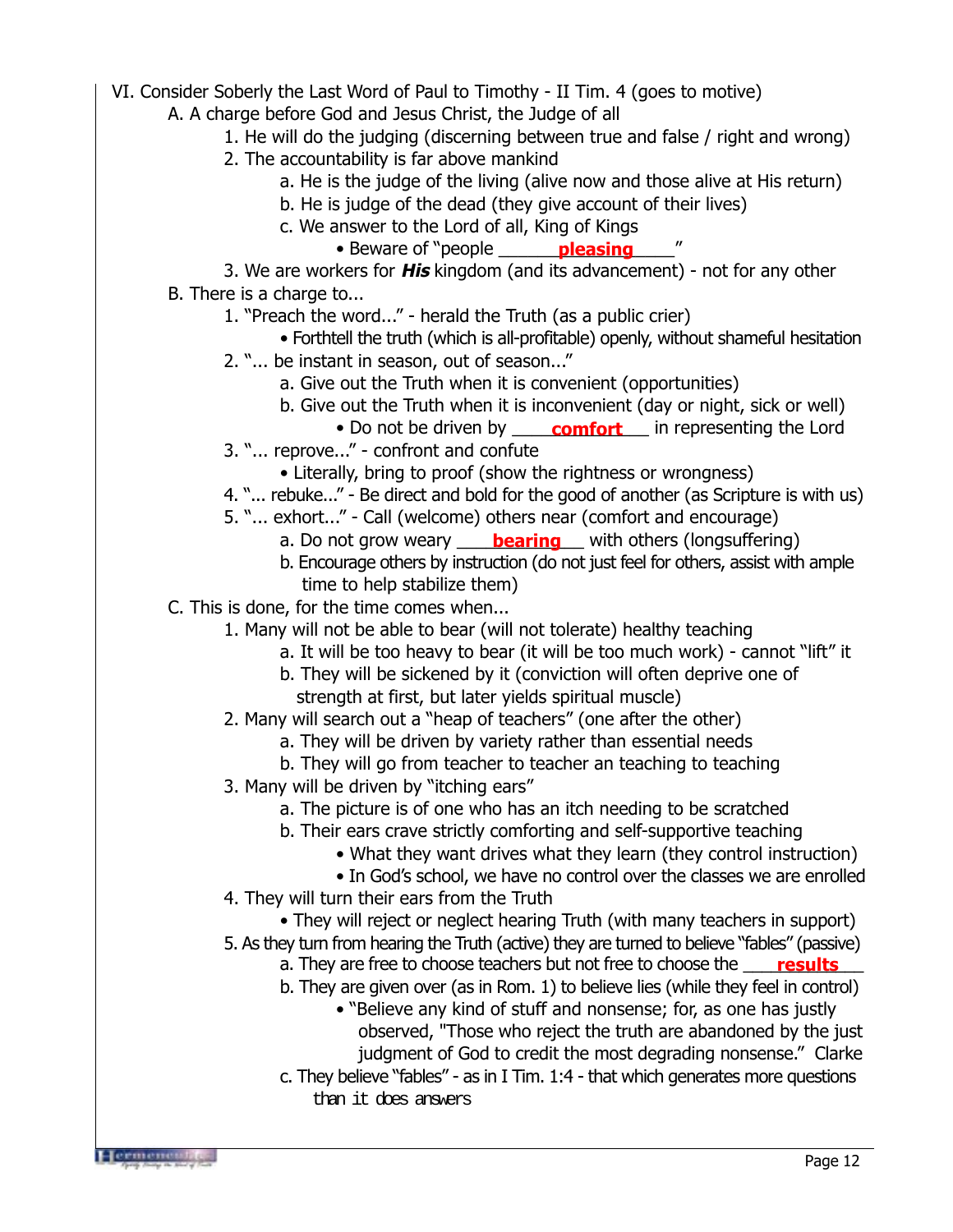D. The calling of ministry - vs. 5 1. Be watchful - alert and sober (free from physical, mental and spiritual intoxications) • Beware and avoid that which hinders the ability to spiritually perceive danger 2. Endure afflictions - expect hardships and let them not deter you (don't fear or dread) 3. Do the work of an evangelist a. One whose purpose is to share generously, the "Good News" b. One not bearing <u>self's</u> message, but God's (simply a spokesman) c. One who maintains those growing in the faith (as Paul did) 4. Make full proof of your ministry a. Prove for Whom you are working and called b. Use **\_all** available resources to accomplish your calling (hold nothing back) c. Finish it thoroughly (diligently pursue it till death) E. The edification of the Church (believers) is designed to mature them in the faith using what He (God) has given leading to genuine unity - Eph. 4:13-14 Left without rules of  $\,$  1. The goal of the truth is a unified and mature belief system a. A peaceful unity is first found in purity - see James 3:17 (1). "Errorless beliefs" - at least the conscious pursuit of them (2). Proper interpreting methods of Scripture b. Maturity is identified with convictions founded in faith/knowledge (1). Know what you believe and why you believe it (defend it!) (2). Not being led to change with the "tides" (wind of doctrine) (3). Not being unstable as a novice seaman at the ocean's **mercy** c. Immaturity is evidenced by... (as with Laodicia - Rev. 3) (1). Demanding rights/privileges versus meekness (2). Failure to recognize and seize **\_\_\_\_\_\_\_personal**\_\_\_\_responsibility (3). Apathy (complacency) over God's Word - vs. 18-19 • As a bored child would be with a technical tool (4). Ignorance as to what is truly important in life 2. The goal is an unshakable belief system firmly founded on absolute Scripture a. Avoiding the "sleight of men" (holding one's own) (1). The picture is of a con-man in a gambling match (2). The whole setting is rigged to deceive the victim/target b. What are some of the "lures" of gambling like this to be avoided?  $See$  I John  $\_\_$  (1). Avoid confidence in the nature of man (they lie in wait) (2). Avoid the thought of getting something for nothing (no work) (3). The "get rich quick" trick - shortcuts around \_\_\_\_\_\_\_\_\_\_\_\_\_\_ **diligence**(4). The belief that life is based on luck versus God's sovereignty 3. These have always been the tactics of the enemy (the deceiver/devil) a. The "wiles" are literally "slipper tactics" - Eph. 6:11 b. The enemy will **example of purposely** and mishandle Truth to deceive (1). Eve in the Garden - "...yea hath God said..." - he overemphasized God's restrictions, seeking a way to reason around what God really meant and providing motivation inwardly to want God's intent to be incorrect (2). The enemy will emphasize science over God's Word (I Tim. 6:20), opinion over study and research (II Tim. 2:15), freedom over responsibility (I Cor. 8:9), man's views/philosophies over God's (I Cor. 1:25), and he will devour the weak (I Pet. 5:8-9) Hermeneutics this unity and maturity could never happen "He who merely studies the commandments of God is not greatly moved. But he who listens to God commanding, how can he fail to be terrified by majesty so great?" Martin Luther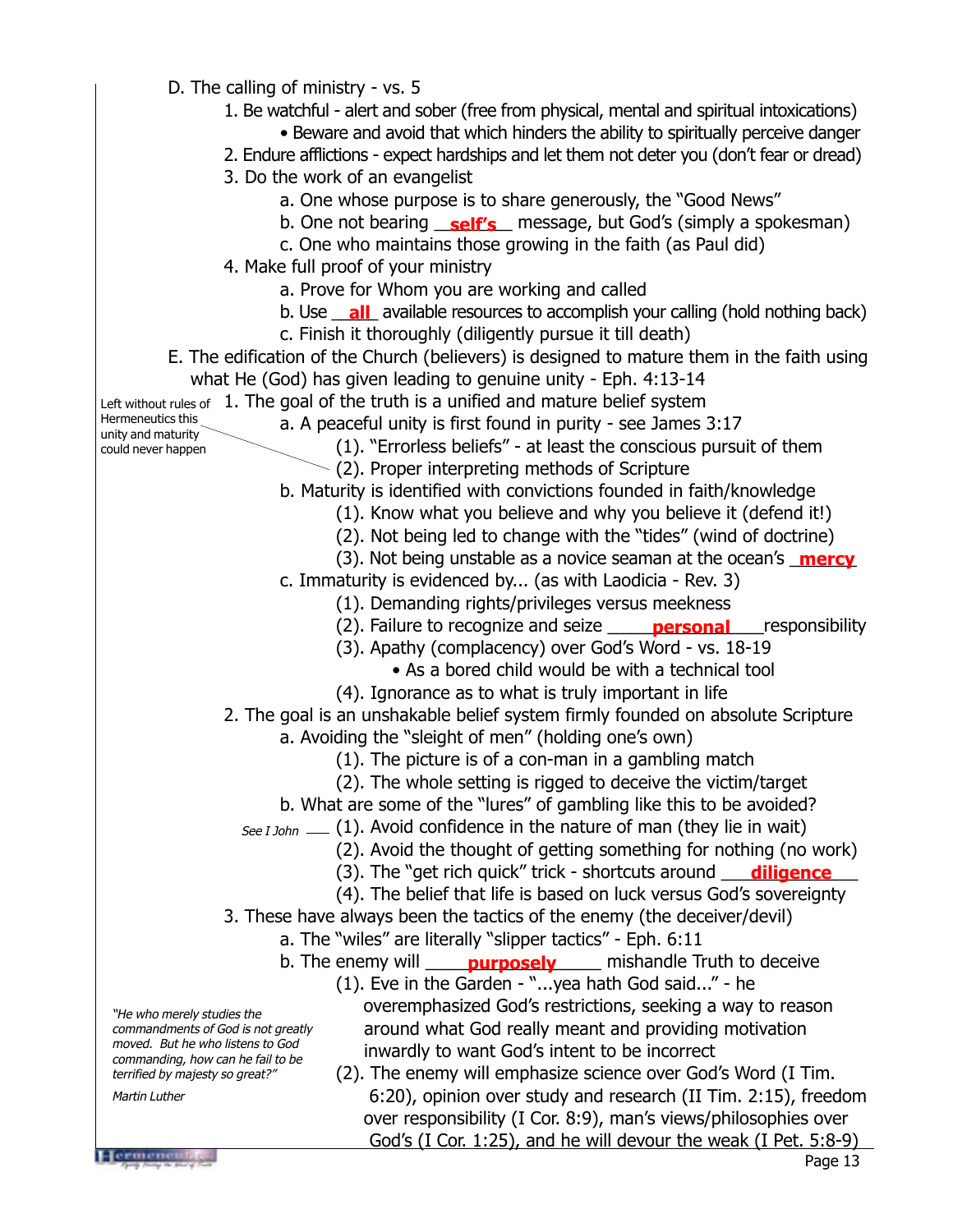VII. The Urgency of Study - Pro. 18:13

- A. Answering <u>Louis before</u> the cone hears the matter
	- 1. So much of the handling of Scripture can be characterized with the point of this verse - the wrongness of hasty speech
		- a. It is "folly" to answer without the facts of the subject discussed
			- (1). It is literally silly (or perverse to be considered odd)
				- (2). It is "shame" disgraceful and confusing to all
		- b. A person giving their answer not knowing the facts of the matter
			- It has been jokingly stated as ones "expounding on their ignorance"
		- c. Sadly, the Holy Spirit is credited (falsely) with many shames as these
	- 2. It was said of Donald Grey Barnhouse, "If I had only three years to serve the Lord, I would spend **contaturation** of them studying and preparing."
	- 3. It was Billy Graham in a statement made in London in November of 1979 that

See also Acts 6:4

"The higher our view of the Bible, the more painstaking and conscientious our study of it should be." John Stott

- if he could go back he would do 2 things differently; study and pray more. He stated that he spoke too much and prepared in study too little 4. It is sad that the studying of the Bible truths is looked upon differently. With
- any other resource in life one must fill up then spend food, money, rest, and in most cases, study
- B. Before one studies, they must consider properly the source/origin to handle correctly
	- 1. Do we truly believe it to be the Word of God?
		- Would my conclusions be stated the same were He present? (seen)
	- 2. We claim it is infallible. If this is the case, knowing we are fallible, will we
	- take great care so as not to **\_\_\_\_\_\_\_\_\_\_\_\_\_\_\_\_\_\_\_\_\_** it with our fallacies?
	- 3. We claim it is inspired by the Spirit of God. If we truly believe this, would we then not conclude that we must seek out its precise meanings/interpretations so as not to miss the inspiration and fullest accurate interpretation?
		- Unless, of course, one mixes up inspiration and illumination we are to seek illumination of the truth, not the inspiration (**invention**) of it!
	- 4. What is the purpose of the Bible? Is it a resource to back up our opinions and observations, or is it the dictator of our opinions and governor of our observations?
		- a. We are to go to it to form our opinions if somehow we doubt our natural inclinations (rightfully so) we will search the Scriptures thoroughly, expositionally, and systematically so as not to miss something (avoiding oversight and "blind spots" in study)
		- b. If what I see seems to contradict the Scriptures I should assume something is wrong with my observation before I conclude something is wrong with the Scriptures - the Scriptures can be defended but they do not \_\_\_\_\_**need** \_\_\_ it to still be truth (truth is not relative)

5. This all requires a teachable spirit and approach to the Bible (open-minded)

- a. One must be honest if they are seeking to hear what they want to hear
- b. The person of integrity will listen for especially what they do not want to hear
- c. Each of us, as prone to error, are in constant need of contradiction from a reliable source; we are fallible, but our **quide** sis not
- d. As a blind man being led through a cave, they being honest of their limitations would always defer to the sighted, experienced guide. It would be foolhardy to rely on personal perception without cautious consultation on each step and turn with the guide!
- 6. One must believe that God is omniscient to properly reverence His Word
	- A flippant approach communicates otherwise

See also Rom. 15:4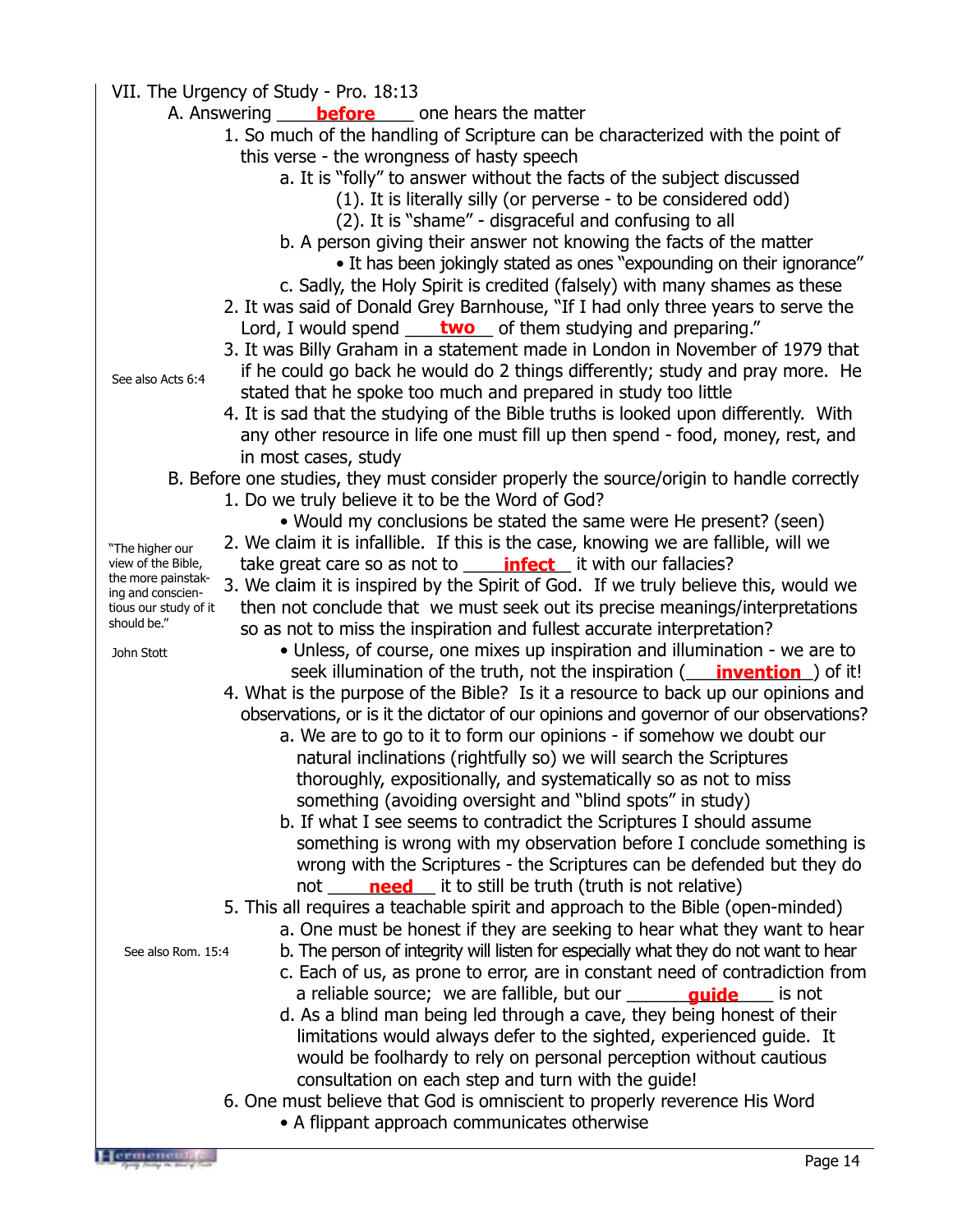## C. Study demands comparison - compare Scripture with **Scripture**

- 1. Our Lord constantly quoted the Old Testament as authority on His teaching • Mt. 21:24, Mr. 12:24, Lu. 24:27-32, John 5:39, \* Luke 4:16 \*
- 
- 2. This was characteristic of the teachings of Paul
	- a. Paul's teaching in Thessalonica Acts 17:1-9 as was his "manner" he taught three weeks (3 Sabbaths) out of the Scriptures
	- b. He did the same in Berea who were noted as receiving the teaching with ready minds and searched (scrutinized) the Scriptures themselves
- 3. Beware the "supporting reference" which does not legitimately support!
	- a. Many false teachings or general errors find their source in someone starting with a thought, finding a Scripture that sounds right, and others become prejudice before they read it, thus failing to get message
- b. Again, intent is not the "authority"; if the point is true there will be "non-altered", "non-stretched" passages and **\_\_\_\_ context** \_\_\_ to support 4. We must begin with the premise that Scripture will always agree with itself
	- a. Scripture will not and cannot contradict itself! to succumb to the idea that it can opens the floodgates of speculations and accusation as to where and why it does throughout - each part, as a structure, depends on the other; topple one part and you will ultimately topple the rest!
	- b. Therefore, it is good practice in study, especially with difficult passages, to determine what the passage is not and in light of other passages and teachings of Scripture **cannot** be saying
	- c. Take, for instance, Hebrews 6 which is often used to support the idea that a true believer can lose their salvation
		- (1). If one begins with the idea that this passage supports such an idea they will skew its state **purpose**
		- (2). Notice the necessary conclusion if it is taken in light of this prejudice - if one "loses" it one cannot get it back!
		- (3). This, then cannot be what it is saying in light of other verses
		- (4). The main point, contextually, deals with the issue of security if it were possible for a true believer to "fall away" then it would be impossible to be "re-saved" - this would be contradictory to the work of Christ... once for all!
- 5. **Insecurity** on the Scriptures and what they teach communicates volumes
	- a. The best type of security is proven security many fail to study out the beliefs they are to have and when one or some are contradicted, they will either study with a new fervor or will give-up altogether
	- b. A belief system that cannot stand scrutiny is not worth having!
	- c. Let security be a motive for study this helps alleviate casual or sloppy (lazy) study which leads to a life of insecurity
	- d. Also note: be careful the Biblical answers given to our children we do not want to be exposed as those "fiddling" with Scripture wrongly
- 6. Let your authority be in the Scriptures not in your opinions, musings or reasonings
- 7. Let our teaching of our children be as so instructed in Deut. 6
	- a. It is God's words we have in "our heart" vs. 6
	- b. They are to be taught "diligently" inculcate them vs. 7
	- c. They are to be taught consistently throughout each day, **\_\_\_\_nomally\_**
	- d. They are to be taught obviously throughout the "house"
- 8. This does not communicate a "casual" approach, but a "diligent" one!

The end of chapter 5 should be a clue as to what group is being addressed; they are belivers who still need to be taught the basics, even after much time in "the faith"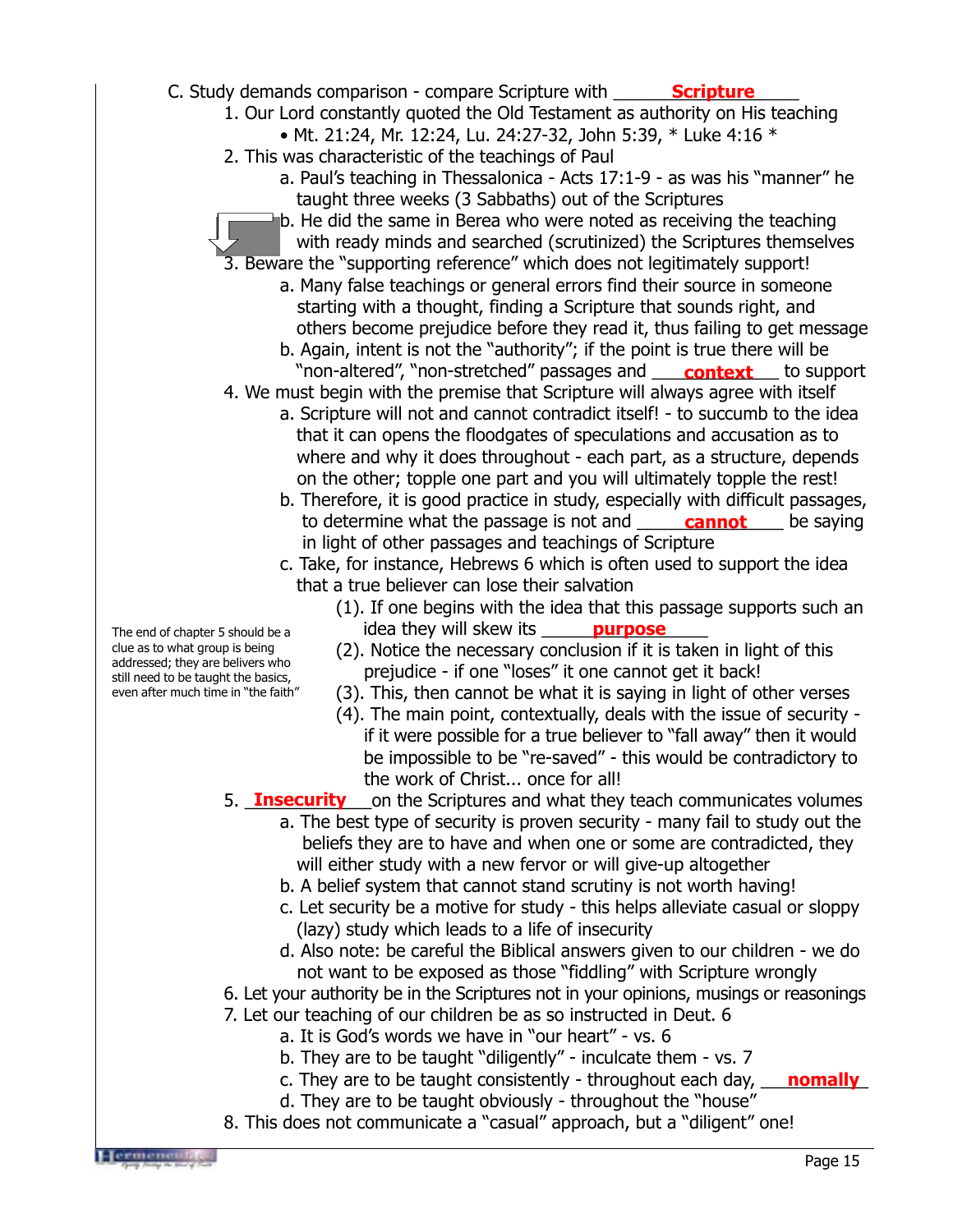VIII. Settle Your "Approach", Measurements and Definitions (dealing with prejudice)

- A. What we <u>earling presuppose</u> the about any subject will skew our further learning on it
	- 1. This is key to understand in light of the various views of communication
		- a. Many are inclined to sense the need to "read in between the lines"
		- b. Some sense the need to take words strictly at face value (literalists)
		- c. Our goal is to be "normalists" treat the Scripture as we would normal forms of communication - intent, context, definitions
	- 2. What we presuppose the purpose of **communication** to be, is key
		- a. What do we presuppose the purpose of the Scripture to be?
		- b. If it is believed to be a conceptual book loosely based on facts it will be treated as such (meant to be figurative overall and flexibly applied)
		- c. If it is believed to be God's use of the language He designed to communicate His revelation, then it must be treated as normal language is to be normally taken
		- d. The written Word of God is to be in contrast to His special revelation in times past where He used miraculous forms of communication. Even these, that we are informed of, are plainly explained for what they are and their purpose in the written Scripture

B. The overall "argument" concerning "Dispensationalism" and "Covenant Theology"

- 1. The difference can be basically summed up in the fine points of interpretation a. The dispensational person would consider themselves more literalists
	- b. A dispensational person sees differing "economies" of God throughout history where revelation has been **progressing** to man
	- c. They also see a clear distinction between the Church and Israel this is most evident in their eschatology (future events)
- 2. These "starting points" clearly affect how one will handle the Bible especially the Old Testament (Israel, promises)
	- a. One of the strongest points of a dispensationalist is the literal fulfill ments of the prophecies of Christ in the Old Testament
	- b. Why would we expect this to change with the rest of Scripture?
	- c. Trying to see God's overall plan will help us gear our thinking accordingly
	- d. The Covenant Theologian is often guilty of see things such as the church in the Old Testament and applying promises for Israel to the Church
- 3. To understand that God was working towards His plan(s) we must take each part, in its part and time, and seek its intended meaning in this whole context
- 4. We may understand more the Old Testament in light of the New Testament, but when handling the Old Testament, handle it in light of its **\_\_\_\_\_\_<u>original</u>** context and purpose
- 5. Our purpose here is not the defense of a position, but the understanding and **beying** of the Scripture
	- a. In the pursuit of this we accept the truth that the written revelation reveals God's plan progressively and is to be handled as such
	- b. Some of the Bible will not be applicable to me directly though all of it is good for teaching, reproof, correction and instruction in righteousness - II Tim. 3:16 - to say all must be directed at me is to miss the point of this verse - to see God's promises to Israel, even the ones yet to be fulfilled will always teach that God keeps His promises and can be counted upon to do so still

"Based on the philosophy that God originated language for the purpose of communicating His message to man and that He intended man to understand that message, literal interpretation seeks to interpret that message plainly." Ryrie

We are here for the glory of God... man is not the focus of

history, God is!

God "dealing out" His work and revelation in His timing all apart of a definitive plan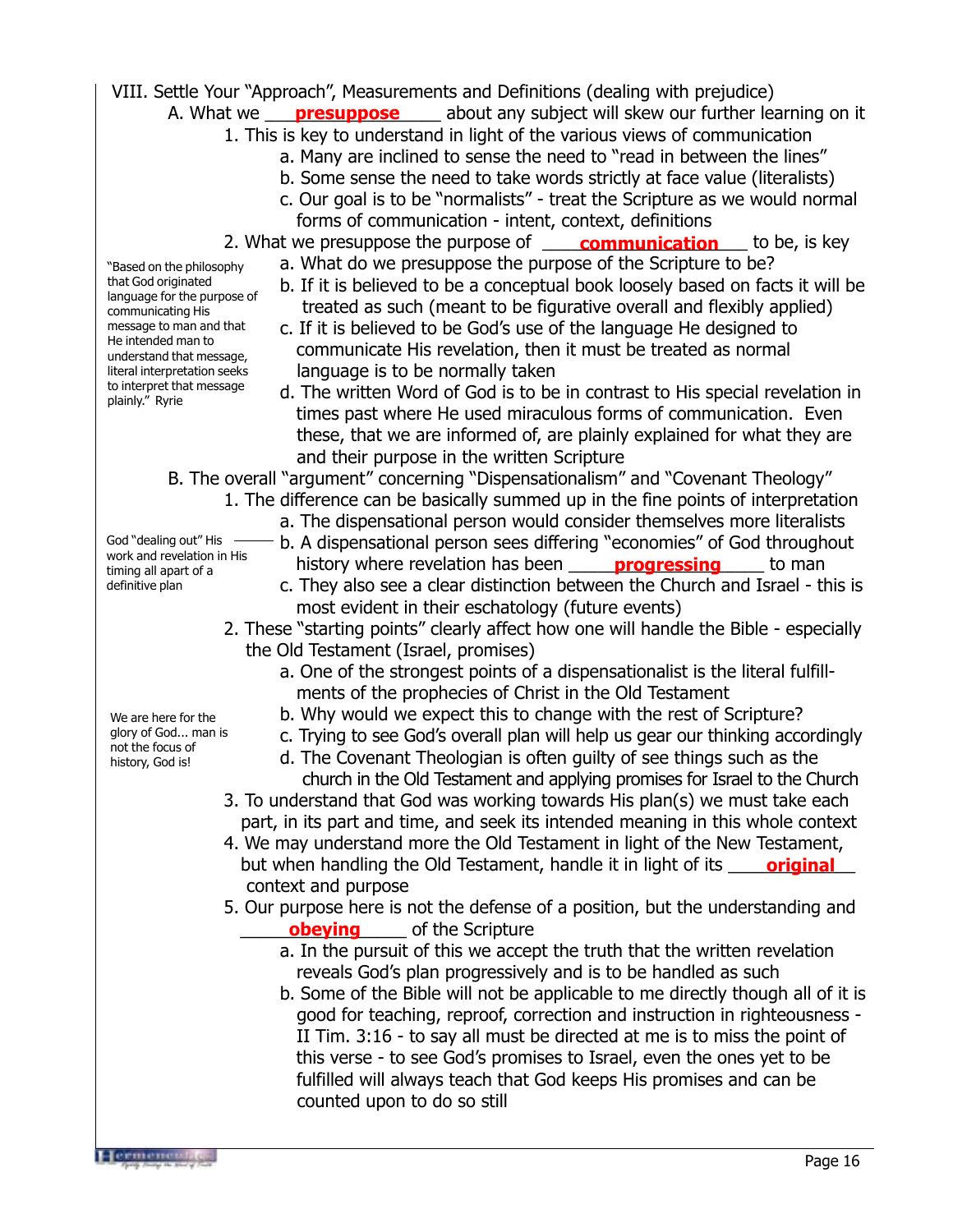## C. Will we be "normalists" literalists? (handle it as God's use of normal communication) 1. Consider the following Scripture and interpret it.

- "1 The LORD is my shepherd; I shall not want.
- 2 He maketh me to lie down in green pastures: he leadeth me beside the still waters.
- 3 He restoreth my soul: he leadeth me in the paths of righteousness for his name's sake.
- 4 Yea, though I walk through the valley of the shadow of death, I will fear no evil: for thou art with me; thy rod and thy staff they comfort me.
- 5 Thou preparest a table before me in the presence of mine enemies: thou anointest my head with oil; my cup runneth over.
- 6 Surely goodness and mercy shall follow me all the days of my life: and I will dwell in the house of the LORD for ever." (KJV)
	- 2. Start with something clear and obvious and observe how we know what it means and how we arrived at it

\*\* Let's look at it two different ways; literal/normal and "flexible"\*\*

1. The LORD is my shepherd - what is this, at **most basic**, describing? We know He is not really an earthly shepherd and we truly sheep We know this because we can recognize and **obvious** (normal) metaphor being used. It is a picture designed to enable us to grasp and understand the concepts being spoken for the **purpose** of praise. How would we refute those saying that we all should aspire to the occupation of a shepherd because it is God's?

- We would see this as ridiculous seeing it full well as a metaphor!
- We would need to explain the concept of anthropomorphisms God described in human terms with human pictures or attributes to communicate a concept

2. Whose shepherd is He? - the Psalmist says He is his shepherd. Can this passage be used to declare the LORD as the shepherd of all and all are His sheep? - why?/why not?

• What is the **purpose** of the Psalm? - Is it to declare such a point? Is it to make us want Him to be our shepherd? It is mainly there to point out the benefits of knowing and serving he Lord?

3. "...I shall not want." - In modern English this may come across poorly! We know the word in English can mean to lack, thus, one having the LORD as shepherd will not lack. So, if someone used this verse to say that David did not "want" (desire) the Lord how would we refute them?

- We would explain the normal meaning and usage of the word and point out its consistent English usage of **meaning** "need" or "lack" in the KJV
- We could refer to the original word **meaning** behind it in the Hebrew
- We would point out the oddity of such an idea in light of the praising **context**. To view it as suggested would contradict the following verses

4. "...green pastures...", a prepared table, a head anointed with oil, and a cup running over sure sound like material blessings (wealth/prosperity) are part of the "package" when the LORD is your shepherd. Is this a good lesson to draw from this passage?

• How does this conclusion **compare** with other Scripture?

5. If someone used verse 2 to conclude that God will never lead us or allow us to face trouble how would you refute this using just this Psalm?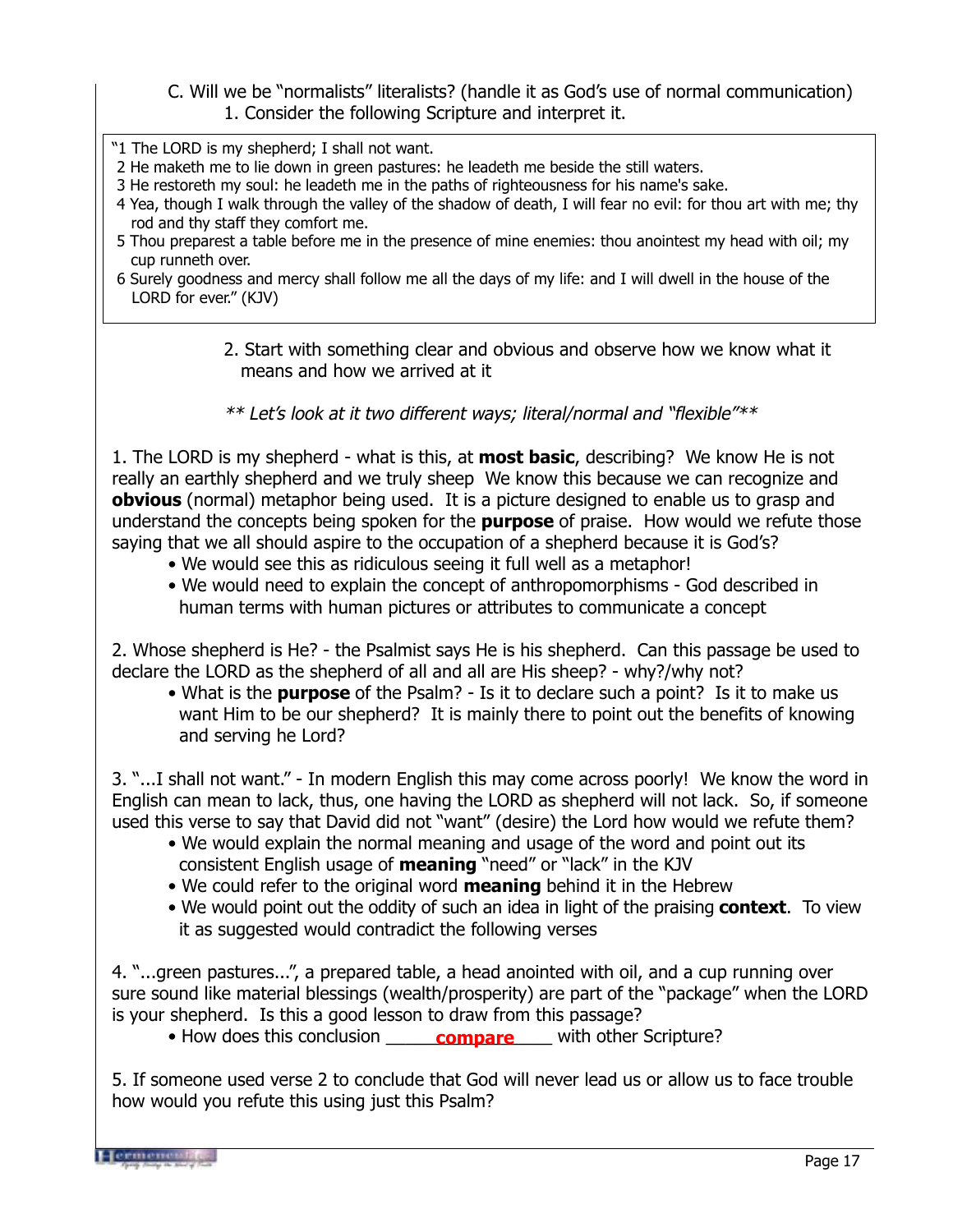3. What were the "methods" or tools we used to conclude true meaning? a. Normalists/literalists are "grammarists" - recognizing the need to take into full account the grammar being used and interpreting in light of it (1). Metaphors and similes and figures of speech

"Jehovah has been pleased to give us the revelation of His mind and will in words. It is therefore absolutely necessary that we should understand nor merely the meanings of the words themselves, but also the laws that govern their usage and combinations. All language is governed by law; but in order to increase the power of a word, or the force of an expression, these laws are designedly departed from, and words and sentences are thrown into, and used in, new forms, or figures." E.W. Bullinger - from Figures of Speech Used in the Bible

Historical

- (2). We would also expect he "pictures" used to be current to the - **\_\_\_\_\_\_\_<u>time</u> \_\_\_**the passage was written
- b. Normal/literalists seek the intent of the passage this demands a working knowledge and inclusion of the context
- c. Psalms and Proverbs are often conceptual in content but we strive to not stray beyond the writer's intended concepts - would it be wise to flex the shepherd illustration and modernize it to a picture such as a "coach" or "medical doctor?" - the pictures would not line up
- d. As with assembly instructions, if I do not grasp the illustrations or if I work off the wrong one the **conclusion** will be wrong!
- e. The normalist/literalist sees themselves as "cornered" by the meanings of the words used - we must not go beyond the scope of the meanings of the words used and realize usage can vary meaning
- f. Normalists/literalists understand the progressive changes in the mean ings of words over time (i.e. "want" being understood as lack)
- g. Normalists/literalists may see an apparent conclusion from a single passage but cannot conclude its interpretation without finalizing its "harmony" with the rest of Scripture
- h. Be patient in study. If the Scripture will clarify a "hard part" give it time to do so as we realize the "revelation" is progressive
- i. Beware of <u>come first</u> compressions as they are often mistaken

"The Word of God may, in one respect, be compared to the earth. All things necessary to life and sustenance my be obtained by scratching the surface of the earth: but there are treasures of beauty and wealth to be obtained by digging deeper into it. So it is with he Bible. 'All things necessary to life and godliness' lie upon its surface for the humblest saint; but, beneath that surface are 'great spoils' which are found only by those who seek after them as for 'hid treasure.'" E.W. Bullinger - from Figures of Speech Used in the Bible

4. Start with the <u>clear</u> , with what is understood in a passage D. Consider Mt. 6:25-33 as a normalist/literalist

- 1. Could this passage be used to say that one need not think of food clothing and the like in their daily lives? - "take no thought" - KJV
- 2. How would we use this passage to dictate, if at all, plans and goals for the future? - retirement plans/bank accounts... are they wrong?
- 3. What is the point of the passage and how far should we apply it based upon a literal/normal interpretation?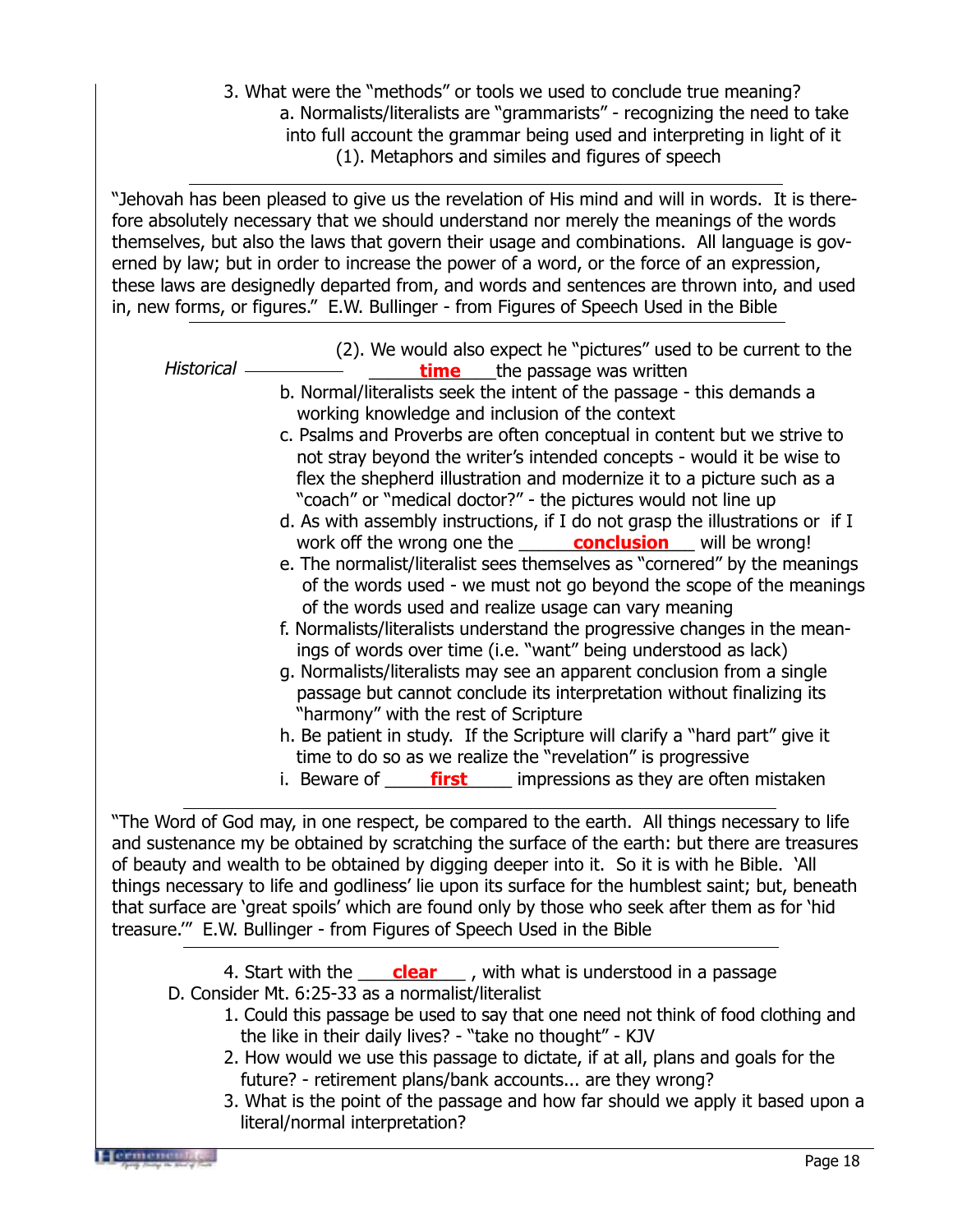4. "Take no thought" is best translated "do not worry" - µεριµναω a. Do not be "\_\_\_\_\_\_\_\_\_**time**\_\_\_\_\_\_" - driven by doubt leading to fear b. This type of "obsession" is opposed to faith (confidence in God) c. Pre planning is by no means banned by this passage but one is cautioned where they place their confidence for if misdirected, we will "worry" E. Ecc. 9:1, 5 - two verses used by two groups as supporting texts for their positions 1. Verse 1 is used by Catholics to support the idea that no one can know if they will "end up" in Heaven or Hell a. "For all this I laid to my heart, even to explore all this: that the righteous, - and the wise, and their works, are in the hand of God; whether it be love or hatred, man knoweth it not; all is before them. (ASV)" b. It is dealing with (**contextually**) with discerning the "good" and the "bad" as being discernible by man as from God as blessing or curse c. It is beyond our ability (insight) to absolutely determine this - it is God's 2. Verse 5 is used by  $7<sup>th</sup>$  Day Adventists to support "soul-sleep" a. "For the living know that they shall die: but the dead know not **Translate**! —— anything, neither have they any more a reward; for the memory of them is forgotten." (ASV) b. In this translation and most others, it still looks as though this is true • An exposition of the definitions would not stop this either c. Read the **next verse** (6) and see if this does not clarify the "**setting**" a. "...a share in all that is done <u>\_\_\_\_\_\_\_\_\_\_\_\_\_\_\_\_\_\_\_\_\_\_\_\_\_\_\_\_\_\_\_</u>" b. This is in direct application to the earth - this, then, is true that the "dead" have no more "memory", "knowledge" and "reward" under the sun - the "earth" has lost this! F. Interpret experience in light of Scripture, not Scripture in light of experience 1. It is human nature to handle Scripture with the authority of experience a. Many will dictate the meaning of passages on personal experience b. Some will handle passages based upon another's experience c. If a programmer writes a program with "loopholes" and an individual writes a user manual based upon the loopholes, does that make the user manual authoritative? - No! It misses the programmer's **design** d. One may experience something and read a passage that now seems related - it may or may not be... but **clarify** the **meaning** first! 2. In Mt. 5:21-48 we see examples of experience, not intent, being the guide a. "You shall not commit murder..." - do not kill the "innocent" (1). Experience said that if they did not kill they were guilty (2). Christ clarified its intent - do not enter the "path" to murder b. "You shall not commit adultery..." - do not have physical "affairs" (1). Experience dictated monogamy was enough thoughts  $(2)$ . Christ clarified its intent - do not enter the "path" to adultery c. "...giver her a certificate of divorcement..." - divorce was **regulated** (1). Popular experience made divorce widely acceptable (2). Mt. 19 - divorce was never God's intent d. "You shall not make false vows..." - do not break vows (1). Experience said lies were "OK" if not breaking a "vow" (2). Christ clarified intent as letting speech be always honest with or without having to make it a solemn vow **Translate**!  $a$ nder